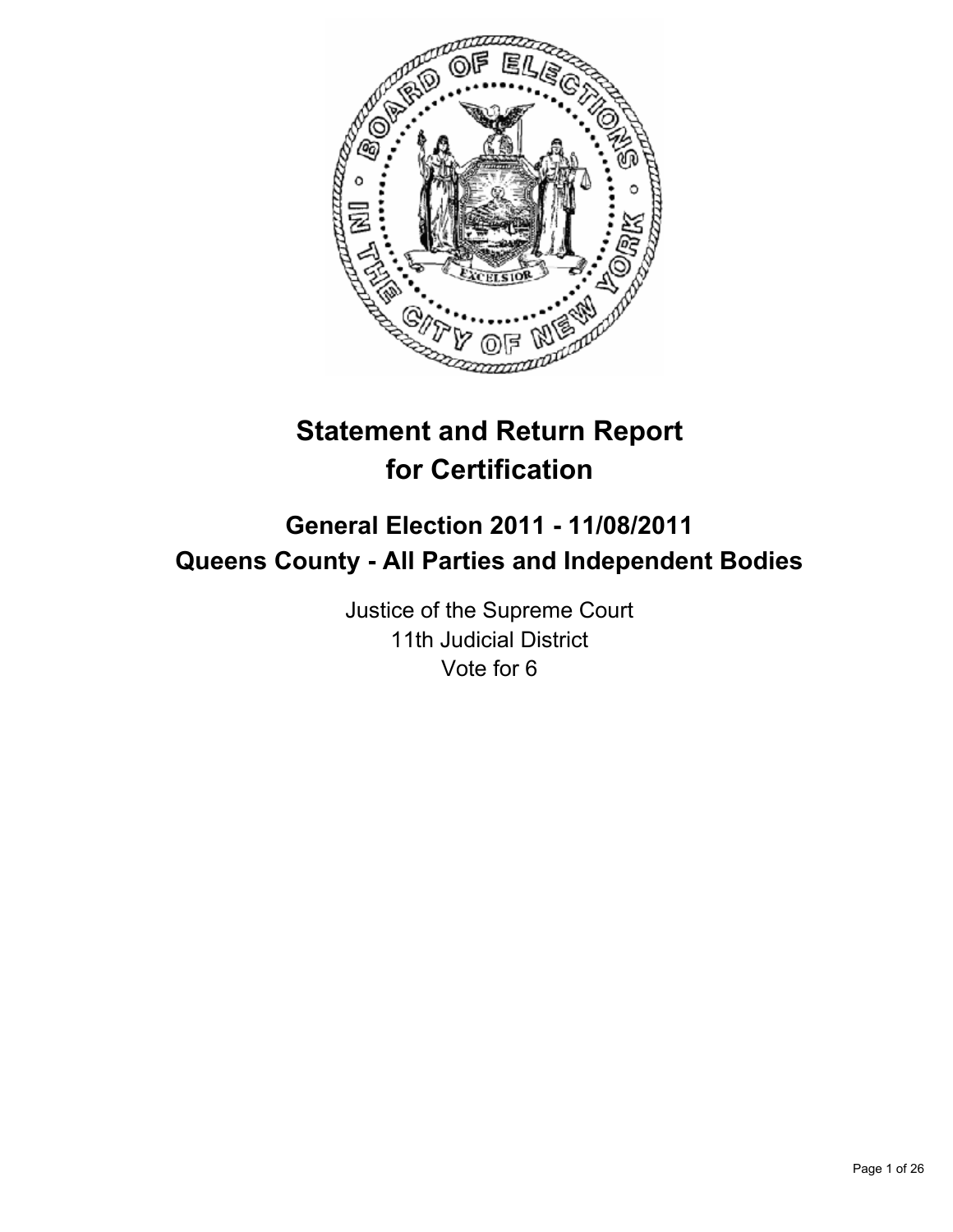

| <b>PUBLIC COUNTER</b>                                    | 2,034  |
|----------------------------------------------------------|--------|
| <b>EMERGENCY</b>                                         | 0      |
| ABSENTEE/MILITARY                                        | 163    |
| <b>FEDERAL</b>                                           | 0      |
| SPECIAL PRESIDENTIAL                                     | 0      |
| <b>AFFIDAVIT</b>                                         | 12     |
| <b>Total Ballots</b>                                     | 2,209  |
| Less - Inapplicable Federal/Special Presidential Ballots | 0      |
| <b>Total Applicable Ballots</b>                          | 2,209  |
| JANICE A. TAYLOR (DEMOCRATIC)                            | 1,243  |
| ROBERT V. BELTRANI (REPUBLICAN)                          | 557    |
| ROBERT V. BELTRANI (CONSERVATIVE)                        | 159    |
| ALLAN WEISS (DEMOCRATIC)                                 | 1,153  |
| <b>GABRIEL TAPALAGA (REPUBLICAN)</b>                     | 499    |
| GABRIEL TAPALAGA (CONSERVATIVE)                          | 151    |
| RUDOLPH E. GRECO JR. (DEMOCRATIC)                        | 1,147  |
| JOSEPH F. KASPER (REPUBLICAN)                            | 521    |
| JOSEPH F. KASPER (CONSERVATIVE)                          | 147    |
| TIMOTHY J. DUFFICY (DEMOCRATIC)                          | 1,059  |
| KATE CHRISTOFORATOS (REPUBLICAN)                         | 629    |
| KATE CHRISTOFORATOS (CONSERVATIVE)                       | 173    |
| PAM B. JACKMAN-BROWN (DEMOCRATIC)                        | 1,124  |
| MILTON FLOREZ (REPUBLICAN)                               | 494    |
| MILTON FLOREZ (CONSERVATIVE)                             | 160    |
| IRA H. MARGULIS (DEMOCRATIC)                             | 1,065  |
| JOHN F. CASEY (REPUBLICAN)                               | 528    |
| JOHN F. CASEY (CONSERVATIVE)                             | 153    |
| ALFRED E NEWMAN (WRITE-IN)                               | 1      |
| DANIEL F MCGRATH (WRITE-IN)                              | 1      |
| FRANCISCO LUIS GASAY (WRITE-IN)                          | 1      |
| HERMAN CAIN (WRITE-IN)                                   | 1      |
| JOHN BOLTON (WRITE-IN)                                   | 1      |
| NO NAME (WRITE-IN)                                       | 2      |
| ROBERT BORK (WRITE-IN)                                   | 1      |
| <b>Total Votes</b>                                       | 10,970 |
| Unrecorded                                               | 2,284  |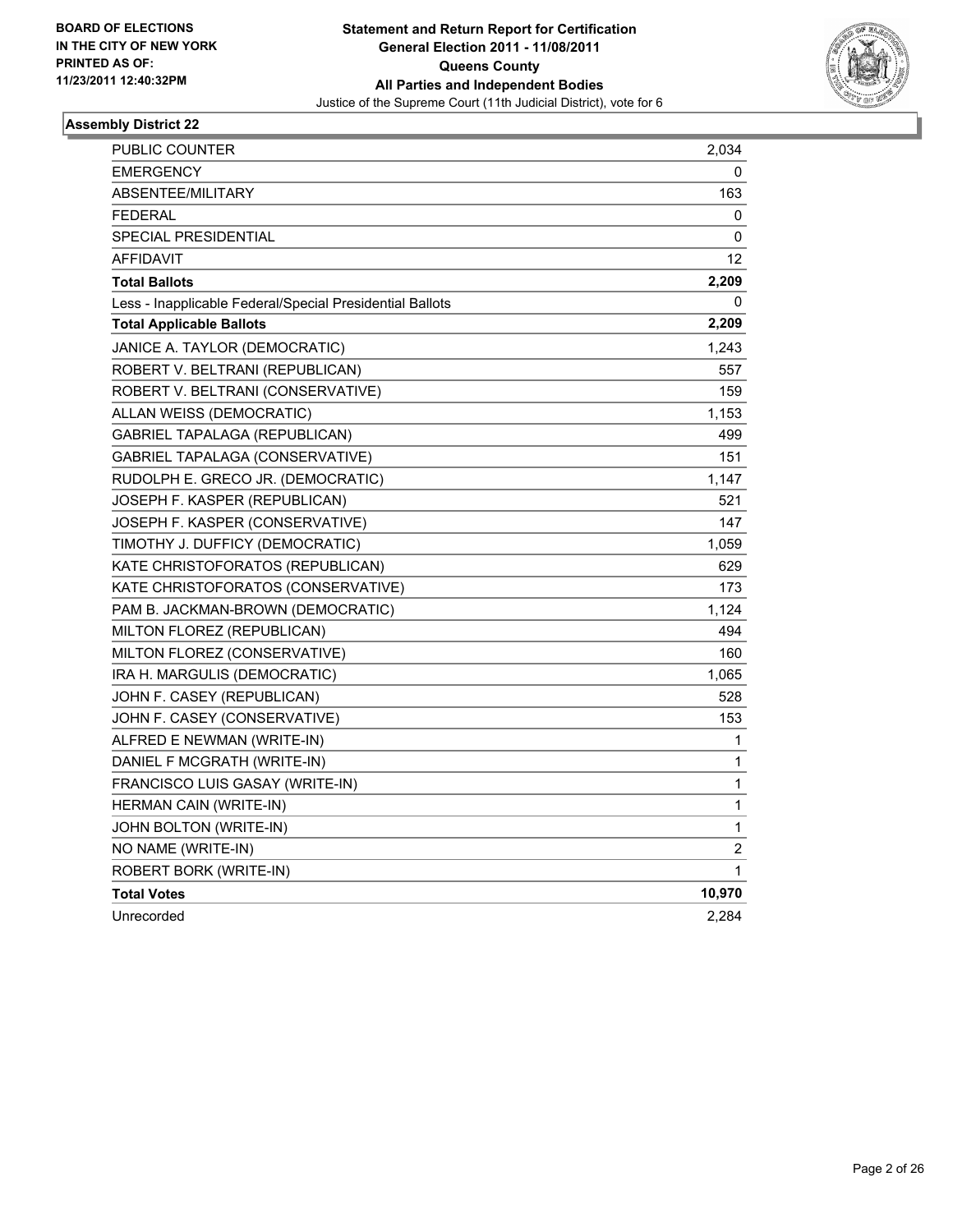

| <b>PUBLIC COUNTER</b>                                    | 3,926  |
|----------------------------------------------------------|--------|
| <b>EMERGENCY</b>                                         | 2      |
| ABSENTEE/MILITARY                                        | 449    |
| <b>FEDERAL</b>                                           | 0      |
| SPECIAL PRESIDENTIAL                                     | 0      |
| AFFIDAVIT                                                | 18     |
| <b>Total Ballots</b>                                     | 4,395  |
| Less - Inapplicable Federal/Special Presidential Ballots | 0      |
| <b>Total Applicable Ballots</b>                          | 4,395  |
| JANICE A. TAYLOR (DEMOCRATIC)                            | 1,931  |
| ROBERT V. BELTRANI (REPUBLICAN)                          | 1,288  |
| ROBERT V. BELTRANI (CONSERVATIVE)                        | 704    |
| ALLAN WEISS (DEMOCRATIC)                                 | 1,833  |
| <b>GABRIEL TAPALAGA (REPUBLICAN)</b>                     | 1,270  |
| GABRIEL TAPALAGA (CONSERVATIVE)                          | 683    |
| RUDOLPH E. GRECO JR. (DEMOCRATIC)                        | 1,816  |
| JOSEPH F. KASPER (REPUBLICAN)                            | 1,218  |
| JOSEPH F. KASPER (CONSERVATIVE)                          | 677    |
| TIMOTHY J. DUFFICY (DEMOCRATIC)                          | 1,910  |
| KATE CHRISTOFORATOS (REPUBLICAN)                         | 1,341  |
| KATE CHRISTOFORATOS (CONSERVATIVE)                       | 682    |
| PAM B. JACKMAN-BROWN (DEMOCRATIC)                        | 1,810  |
| MILTON FLOREZ (REPUBLICAN)                               | 1,145  |
| MILTON FLOREZ (CONSERVATIVE)                             | 658    |
| IRA H. MARGULIS (DEMOCRATIC)                             | 1,738  |
| JOHN F. CASEY (REPUBLICAN)                               | 1,239  |
| JOHN F. CASEY (CONSERVATIVE)                             | 691    |
| ED ROSENTHAL (WRITE-IN)                                  | 1      |
| EVERLY BROWN (WRITE-IN)                                  | 1      |
| HENRY LAGOS (WRITE-IN)                                   | 1      |
| KEVIN AITA (WRITE-IN)                                    | 1      |
| NO FIRST/LAST NAME (WRITE-IN)                            | 1      |
| NO NAME (WRITE-IN)                                       | 6      |
| RAY DILUGLIO (WRITE-IN)                                  | 1      |
| SCOTT BATTAGLIS (WRITE-IN)                               | 1      |
| WL BAKER (WRITE-IN)                                      | 1      |
| <b>Total Votes</b>                                       | 22,648 |
| Unrecorded                                               | 3,722  |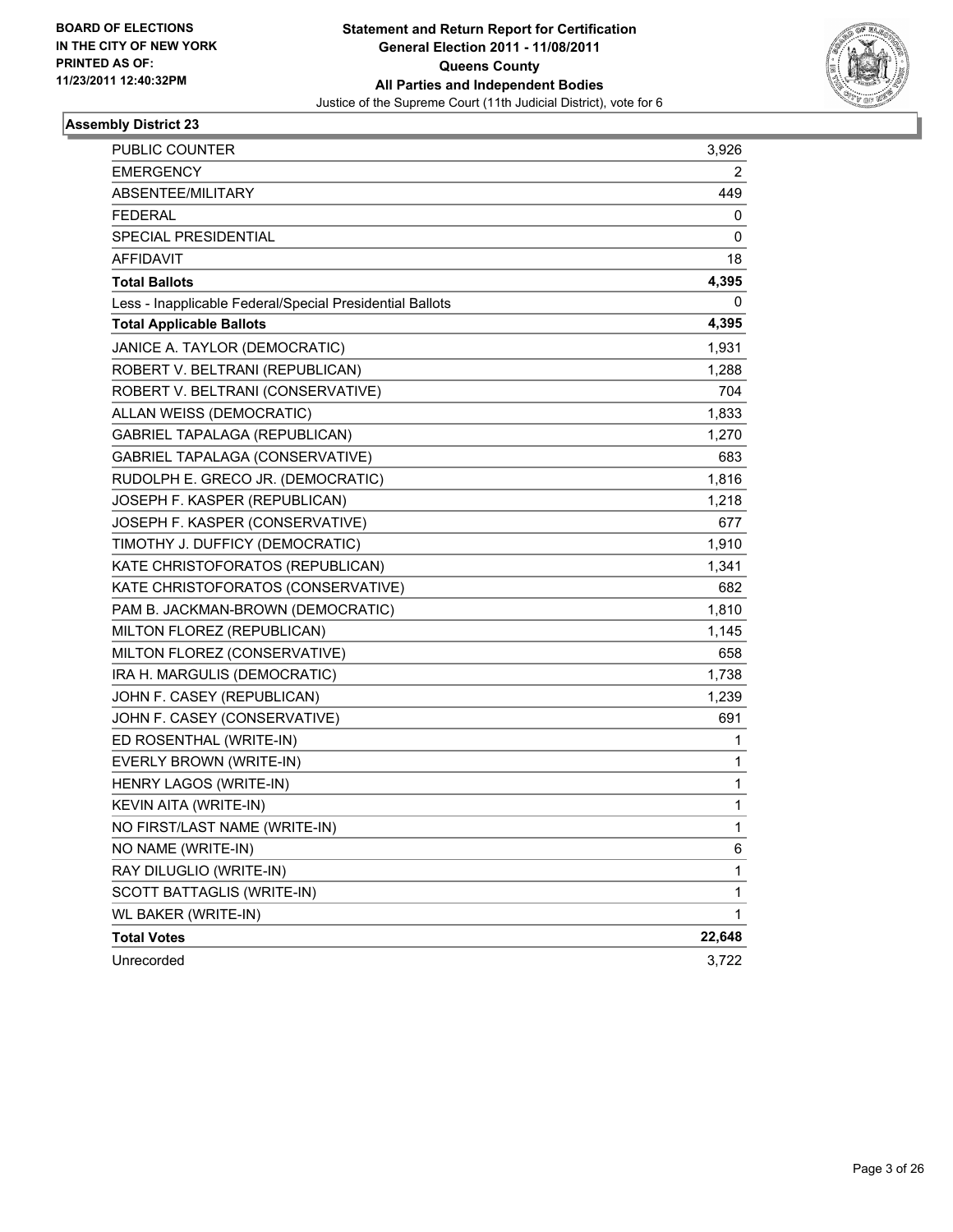

| PUBLIC COUNTER                                           | 3,783                   |
|----------------------------------------------------------|-------------------------|
| <b>EMERGENCY</b>                                         | 0                       |
| ABSENTEE/MILITARY                                        | 282                     |
| <b>FEDERAL</b>                                           | 0                       |
| SPECIAL PRESIDENTIAL                                     | 0                       |
| AFFIDAVIT                                                | 11                      |
| <b>Total Ballots</b>                                     | 4,076                   |
| Less - Inapplicable Federal/Special Presidential Ballots | 0                       |
| <b>Total Applicable Ballots</b>                          | 4,076                   |
| JANICE A. TAYLOR (DEMOCRATIC)                            | 2,078                   |
| ROBERT V. BELTRANI (REPUBLICAN)                          | 1,166                   |
| ROBERT V. BELTRANI (CONSERVATIVE)                        | 488                     |
| ALLAN WEISS (DEMOCRATIC)                                 | 2,078                   |
| <b>GABRIEL TAPALAGA (REPUBLICAN)</b>                     | 1,047                   |
| GABRIEL TAPALAGA (CONSERVATIVE)                          | 493                     |
| RUDOLPH E. GRECO JR. (DEMOCRATIC)                        | 2,038                   |
| JOSEPH F. KASPER (REPUBLICAN)                            | 1,067                   |
| JOSEPH F. KASPER (CONSERVATIVE)                          | 498                     |
| TIMOTHY J. DUFFICY (DEMOCRATIC)                          | 1,897                   |
| KATE CHRISTOFORATOS (REPUBLICAN)                         | 1,254                   |
| KATE CHRISTOFORATOS (CONSERVATIVE)                       | 539                     |
| PAM B. JACKMAN-BROWN (DEMOCRATIC)                        | 1,982                   |
| MILTON FLOREZ (REPUBLICAN)                               | 1,058                   |
| MILTON FLOREZ (CONSERVATIVE)                             | 504                     |
| IRA H. MARGULIS (DEMOCRATIC)                             | 1,995                   |
| JOHN F. CASEY (REPUBLICAN)                               | 1,090                   |
| JOHN F. CASEY (CONSERVATIVE)                             | 497                     |
| ADRIENNE BAKER-CIPOLLA (WRITE-IN)                        | 1                       |
| CARMINE CIPOLLA (WRITE-IN)                               | 2                       |
| DAVID CHIANG (WRITE-IN)                                  | 1                       |
| JOHN A SCARPA JR (WRITE-IN)                              | 1                       |
| JOSEPH A GROSSO (WRITE-IN)                               | 1                       |
| JOSEPH ESPOSITO (WRITE-IN)                               | 2                       |
| LELAND FAGAN (WRITE-IN)                                  | 1                       |
| NO NAME (WRITE-IN)                                       | $\overline{\mathbf{c}}$ |
| PETER FLANE (WRITE-IN)                                   | 1                       |
| PETER LANE (WRITE-IN)                                    | 1                       |
| WARREN SILVERMAN (WRITE-IN)                              | 1                       |
| <b>Total Votes</b>                                       | 21,783                  |
| Unrecorded                                               | 2,673                   |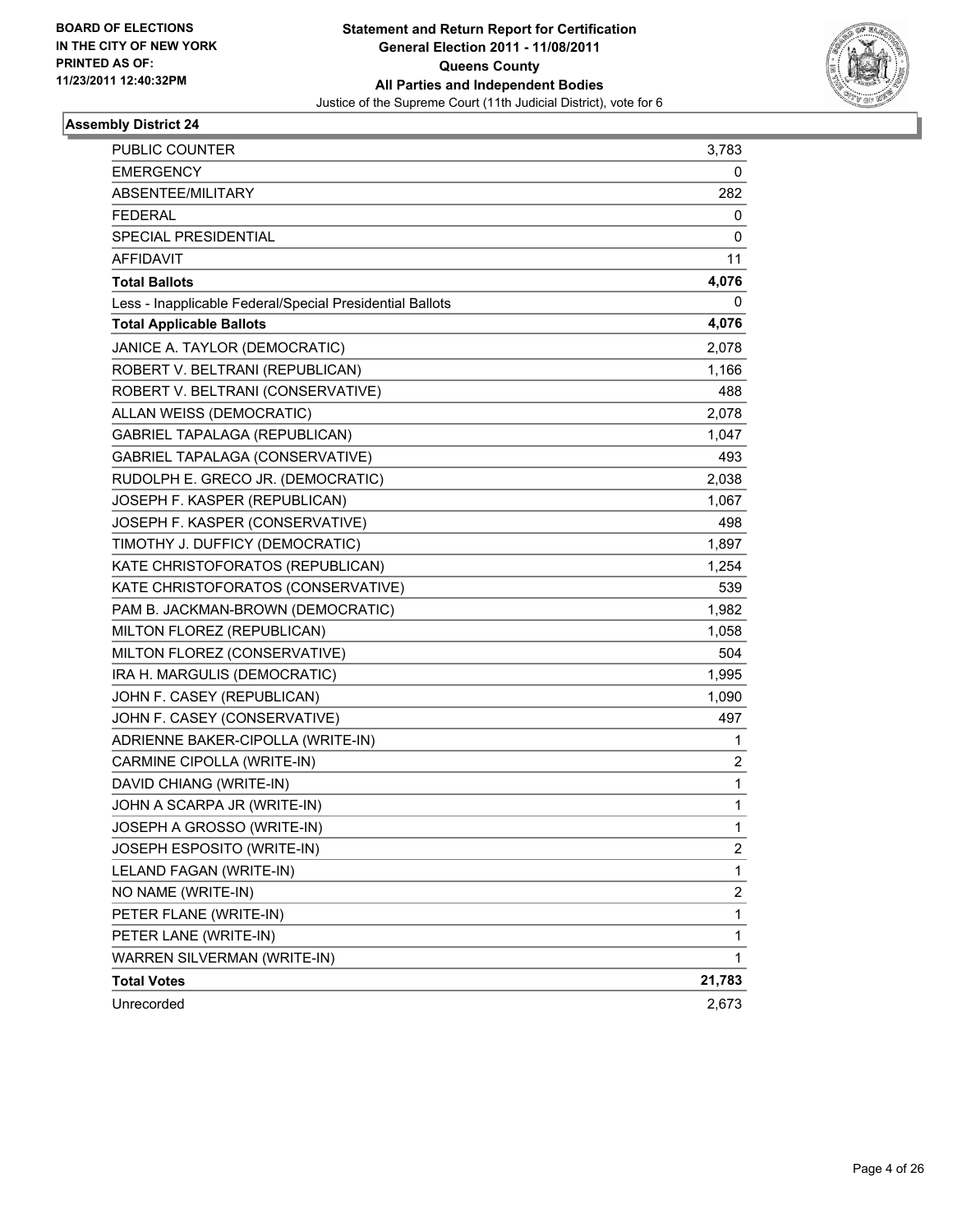

| PUBLIC COUNTER                                           | 2,400       |
|----------------------------------------------------------|-------------|
| EMERGENCY                                                | 0           |
| ABSENTEE/MILITARY                                        | 212         |
| <b>FEDERAL</b>                                           | 0           |
| SPECIAL PRESIDENTIAL                                     | 0           |
| <b>AFFIDAVIT</b>                                         | 18          |
| <b>Total Ballots</b>                                     | 2,630       |
| Less - Inapplicable Federal/Special Presidential Ballots | 0           |
| <b>Total Applicable Ballots</b>                          | 2,630       |
| JANICE A. TAYLOR (DEMOCRATIC)                            | 1,255       |
| ROBERT V. BELTRANI (REPUBLICAN)                          | 742         |
| ROBERT V. BELTRANI (CONSERVATIVE)                        | 300         |
| ALLAN WEISS (DEMOCRATIC)                                 | 1,185       |
| <b>GABRIEL TAPALAGA (REPUBLICAN)</b>                     | 719         |
| GABRIEL TAPALAGA (CONSERVATIVE)                          | 289         |
| RUDOLPH E. GRECO JR. (DEMOCRATIC)                        | 1,184       |
| JOSEPH F. KASPER (REPUBLICAN)                            | 692         |
| JOSEPH F. KASPER (CONSERVATIVE)                          | 311         |
| TIMOTHY J. DUFFICY (DEMOCRATIC)                          | 1,066       |
| KATE CHRISTOFORATOS (REPUBLICAN)                         | 926         |
| KATE CHRISTOFORATOS (CONSERVATIVE)                       | 334         |
| PAM B. JACKMAN-BROWN (DEMOCRATIC)                        | 1,157       |
| MILTON FLOREZ (REPUBLICAN)                               | 684         |
| MILTON FLOREZ (CONSERVATIVE)                             | 289         |
| IRA H. MARGULIS (DEMOCRATIC)                             | 1,141       |
| JOHN F. CASEY (REPUBLICAN)                               | 725         |
| JOHN F. CASEY (CONSERVATIVE)                             | 282         |
| ARTHUR GALPIN (WRITE-IN)                                 | 1           |
| BERNARD FERRERA (WRITE-IN)                               | 1           |
| BRET FERTY (WRITE-IN)                                    | 1           |
| <b>BRUIE KROMER (WRITE-IN)</b>                           | 1           |
| ED FERTY (WRITE-IN)                                      | 1           |
| GILBERT BADILLO (WRITE-IN)                               | 1           |
| <b>GREGORY LACHAGA (WRITE-IN)</b>                        | 1           |
| M HERBERT DANZGER (WRITE-IN)                             | 1           |
| MARK GUTMAN (WRITE-IN)                                   | 1           |
| NO FIRST/LAST NAME (WRITE-IN)                            | 3           |
| NO NAME (WRITE-IN)                                       | 7           |
| STACY KROUN (WRITE-IN)                                   | 1           |
| THOMAS D ESPOSITO (WRITE-IN)                             | $\mathbf 1$ |
| <b>Total Votes</b>                                       | 13,302      |
| Unrecorded                                               | 2,478       |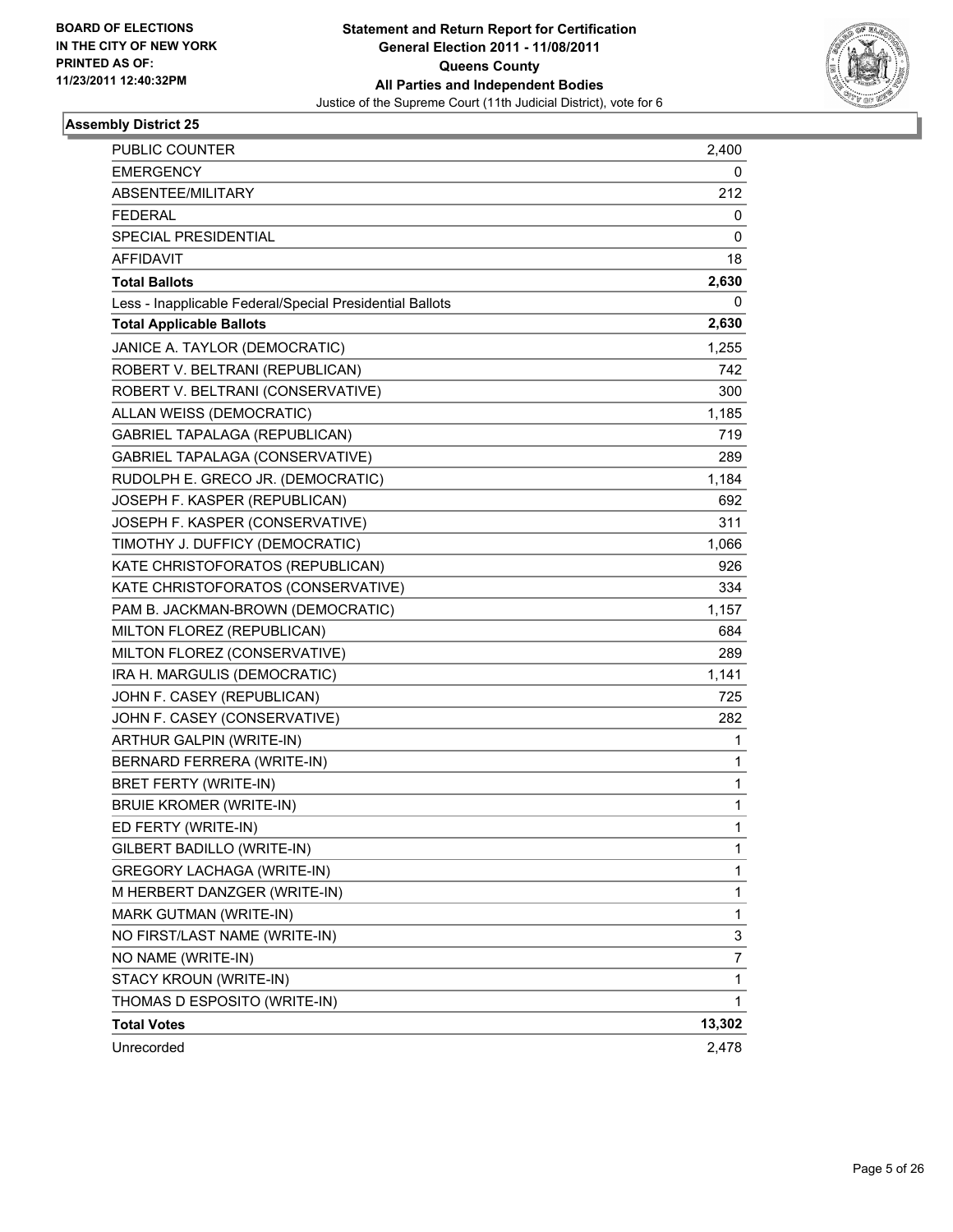

| PUBLIC COUNTER                                           | 4,493 |
|----------------------------------------------------------|-------|
| <b>EMERGENCY</b>                                         | 0     |
| ABSENTEE/MILITARY                                        | 375   |
| <b>FEDERAL</b>                                           | 0     |
| SPECIAL PRESIDENTIAL                                     | 0     |
| AFFIDAVIT                                                | 23    |
| <b>Total Ballots</b>                                     | 4,891 |
| Less - Inapplicable Federal/Special Presidential Ballots | 0     |
| <b>Total Applicable Ballots</b>                          | 4,891 |
| JANICE A. TAYLOR (DEMOCRATIC)                            | 2,191 |
| ROBERT V. BELTRANI (REPUBLICAN)                          | 1,507 |
| ROBERT V. BELTRANI (CONSERVATIVE)                        | 621   |
| ALLAN WEISS (DEMOCRATIC)                                 | 2,176 |
| GABRIEL TAPALAGA (REPUBLICAN)                            | 1,429 |
| GABRIEL TAPALAGA (CONSERVATIVE)                          | 624   |
| RUDOLPH E. GRECO JR. (DEMOCRATIC)                        | 2,197 |
| JOSEPH F. KASPER (REPUBLICAN)                            | 1,391 |
| JOSEPH F. KASPER (CONSERVATIVE)                          | 606   |
| TIMOTHY J. DUFFICY (DEMOCRATIC)                          | 2,017 |
| KATE CHRISTOFORATOS (REPUBLICAN)                         | 1,893 |
| KATE CHRISTOFORATOS (CONSERVATIVE)                       | 676   |
| PAM B. JACKMAN-BROWN (DEMOCRATIC)                        | 2,147 |
| MILTON FLOREZ (REPUBLICAN)                               | 1,351 |
| MILTON FLOREZ (CONSERVATIVE)                             | 597   |
| IRA H. MARGULIS (DEMOCRATIC)                             | 2,176 |
| JOHN F. CASEY (REPUBLICAN)                               | 1,450 |
| JOHN F. CASEY (CONSERVATIVE)                             | 622   |
| ALBERT BALDEO (WRITE-IN)                                 | 1     |
| ALINE EULER (WRITE-IN)                                   | 1     |
| ANTHONY WEINER (WRITE-IN)                                | 1     |
| BILL CLINTON (WRITE-IN)                                  | 1     |
| CHRISTINA SCHERER (WRITE-IN)                             | 1     |
| DEAN MARSON (WRITE-IN)                                   | 1     |
| DONALD DUCK (WRITE-IN)                                   | 1     |
| DOUGLAS PRESCOTT (WRITE-IN)                              | 1     |
| DR. MEVIN BREITE (WRITE-IN)                              | 2     |
| FRANCIS KILKELLY (WRITE-IN)                              | 1     |
| HENRY EULER (WRITE-IN)                                   | 1     |
| JACK TUFANO (WRITE-IN)                                   | 1     |
| JERRY IANNECE (WRITE-IN)                                 | 1     |
| JOHN STRATOUDAKIS (WRITE-IN)                             | 1     |
| KENNETH STEIN (WRITE-IN)                                 | 1     |
| MARIA STRATOUDAKIS (WRITE-IN)                            | 1     |
| MAX STEIN (WRITE-IN)                                     | 1     |
| MICKEY MOUSE (WRITE-IN)                                  | 1     |
| OSKAR STEIN (WRITE-IN)                                   | 1     |
|                                                          |       |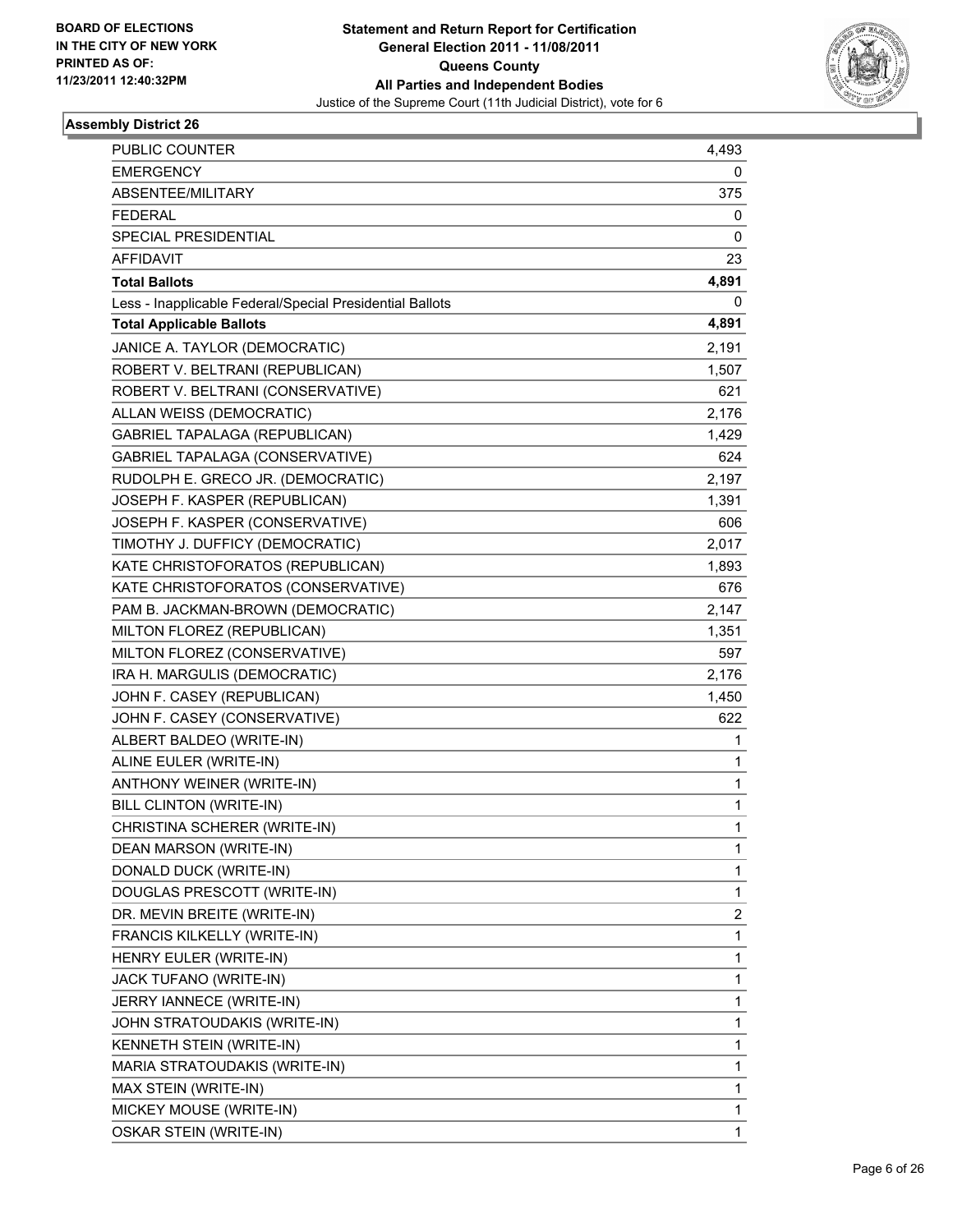

| PEANUT STEIN (WRITE-IN)       |        |
|-------------------------------|--------|
| PETER STRATOUDAKIS (WRITE-IN) |        |
| RALPH NADER (WRITE-IN)        |        |
| ROCKY RACCOON (WRITE-IN)      |        |
| RUDOLF E GRECO JR (WRITE-IN)  |        |
| STEVEN BEHAR (WRITE-IN)       |        |
| THOMAS COOKE (WRITE-IN)       |        |
| VINCENT TABONE (WRITE-IN)     |        |
| <b>Total Votes</b>            | 25,699 |
| Unrecorded                    | 3.647  |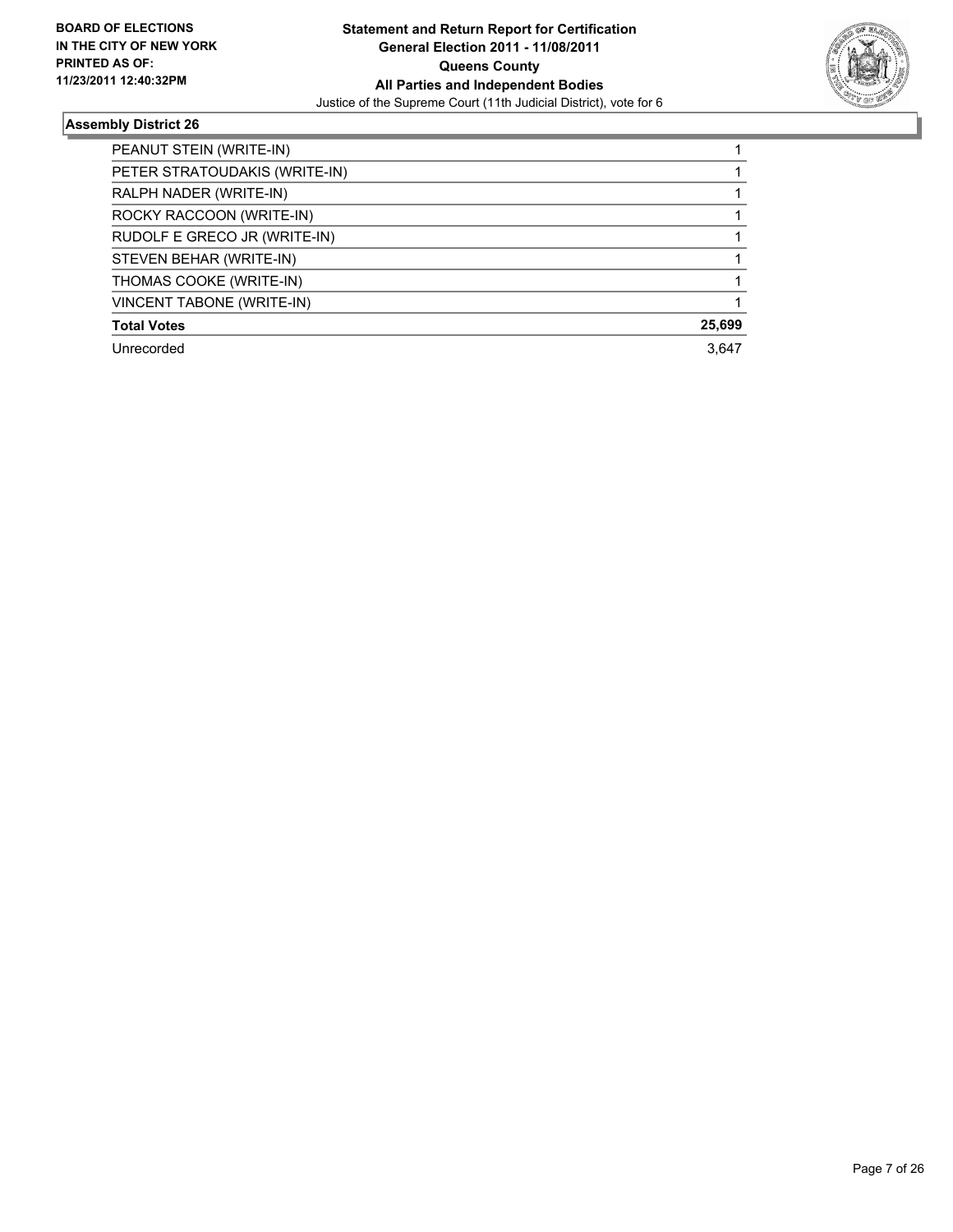

| PUBLIC COUNTER                                           | 2,905       |
|----------------------------------------------------------|-------------|
| <b>EMERGENCY</b>                                         | 0           |
| ABSENTEE/MILITARY                                        | 273         |
| <b>FEDERAL</b>                                           | 0           |
| SPECIAL PRESIDENTIAL                                     | 0           |
| AFFIDAVIT                                                | 13          |
| <b>Total Ballots</b>                                     | 3,191       |
| Less - Inapplicable Federal/Special Presidential Ballots | 0           |
| <b>Total Applicable Ballots</b>                          | 3,191       |
| JANICE A. TAYLOR (DEMOCRATIC)                            | 1,755       |
| ROBERT V. BELTRANI (REPUBLICAN)                          | 773         |
| ROBERT V. BELTRANI (CONSERVATIVE)                        | 268         |
| ALLAN WEISS (DEMOCRATIC)                                 | 1,715       |
| GABRIEL TAPALAGA (REPUBLICAN)                            | 703         |
| GABRIEL TAPALAGA (CONSERVATIVE)                          | 257         |
| RUDOLPH E. GRECO JR. (DEMOCRATIC)                        | 1,642       |
| JOSEPH F. KASPER (REPUBLICAN)                            | 755         |
| JOSEPH F. KASPER (CONSERVATIVE)                          | 264         |
| TIMOTHY J. DUFFICY (DEMOCRATIC)                          | 1,600       |
| KATE CHRISTOFORATOS (REPUBLICAN)                         | 884         |
| KATE CHRISTOFORATOS (CONSERVATIVE)                       | 292         |
| PAM B. JACKMAN-BROWN (DEMOCRATIC)                        | 1,630       |
| MILTON FLOREZ (REPUBLICAN)                               | 724         |
| MILTON FLOREZ (CONSERVATIVE)                             | 251         |
| IRA H. MARGULIS (DEMOCRATIC)                             | 1,644       |
| JOHN F. CASEY (REPUBLICAN)                               | 720         |
| JOHN F. CASEY (CONSERVATIVE)                             | 267         |
| AARON CYPERSTEIN (WRITE-IN)                              | 1           |
| ALAN GORDON (WRITE-IN)                                   | 1           |
| ANTHONY WEINER (WRITE-IN)                                | 1           |
| DAVID WEPRIN (WRITE-IN)                                  | 1           |
| DONALD DUCK (WRITE-IN)                                   | 1           |
| EZRA DYCKMAN (WRITE-IN)                                  | 1           |
| <b>GLENDA CALLENDER (WRITE-IN)</b>                       | 1           |
| LEAH SHEDLO (WRITE-IN)                                   | 1           |
| MARTIN GOLDMAN (WRITE-IN)                                | 1           |
| MICKEY MOUSE (WRITE-IN)                                  | 3           |
| NO NAME (WRITE-IN)                                       | 6           |
| SAMUEL D SWARTZ (WRITE-IN)                               | 1           |
| WARREN HECHT (WRITE-IN)                                  | $\mathbf 1$ |
| <b>Total Votes</b>                                       | 16,164      |
| Unrecorded                                               | 2,982       |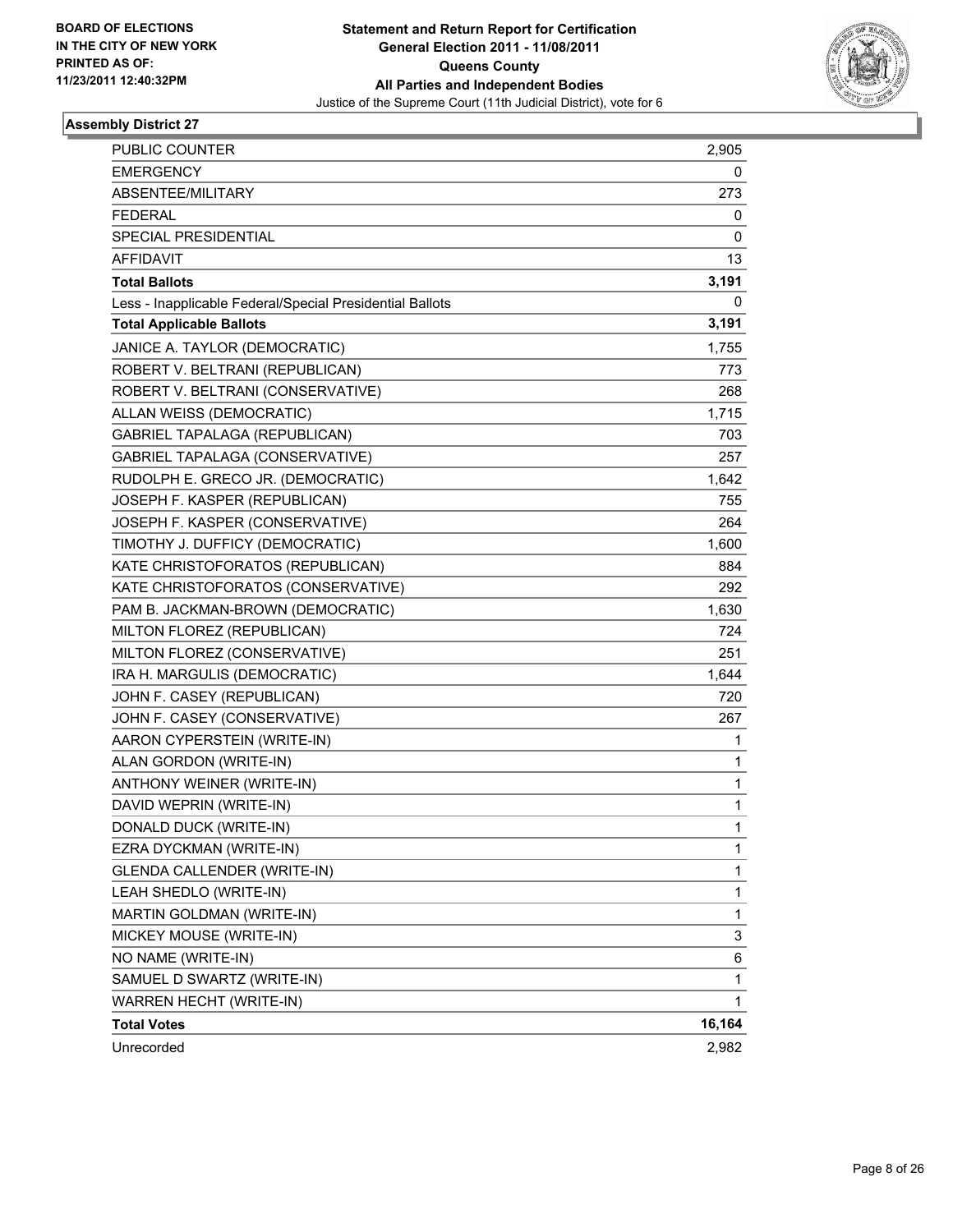

| PUBLIC COUNTER                                           | 3,603 |
|----------------------------------------------------------|-------|
| <b>EMERGENCY</b>                                         | 0     |
| ABSENTEE/MILITARY                                        | 439   |
| <b>FEDERAL</b>                                           | 0     |
| SPECIAL PRESIDENTIAL                                     | 0     |
| AFFIDAVIT                                                | 15    |
| <b>Total Ballots</b>                                     | 4,057 |
| Less - Inapplicable Federal/Special Presidential Ballots | 0     |
| <b>Total Applicable Ballots</b>                          | 4,057 |
| JANICE A. TAYLOR (DEMOCRATIC)                            | 1,791 |
| ROBERT V. BELTRANI (REPUBLICAN)                          | 1,288 |
| ROBERT V. BELTRANI (CONSERVATIVE)                        | 417   |
| ALLAN WEISS (DEMOCRATIC)                                 | 1,764 |
| GABRIEL TAPALAGA (REPUBLICAN)                            | 1,324 |
| GABRIEL TAPALAGA (CONSERVATIVE)                          | 462   |
| RUDOLPH E. GRECO JR. (DEMOCRATIC)                        | 1,736 |
| JOSEPH F. KASPER (REPUBLICAN)                            | 1,209 |
| JOSEPH F. KASPER (CONSERVATIVE)                          | 438   |
| TIMOTHY J. DUFFICY (DEMOCRATIC)                          | 1,648 |
| KATE CHRISTOFORATOS (REPUBLICAN)                         | 1,471 |
| KATE CHRISTOFORATOS (CONSERVATIVE)                       | 468   |
| PAM B. JACKMAN-BROWN (DEMOCRATIC)                        | 1,699 |
| MILTON FLOREZ (REPUBLICAN)                               | 1,161 |
| MILTON FLOREZ (CONSERVATIVE)                             | 416   |
| IRA H. MARGULIS (DEMOCRATIC)                             | 1,743 |
| JOHN F. CASEY (REPUBLICAN)                               | 1,195 |
| JOHN F. CASEY (CONSERVATIVE)                             | 444   |
| BILL SMITH (WRITE-IN)                                    | 1     |
| <b>GREGORY BRESHIEN (WRITE-IN)</b>                       | 1     |
| HERMAN CAIN (WRITE-IN)                                   | 1     |
| JOHN HUNTSMAN (WRITE-IN)                                 | 1     |
| JOHN NAPOLITANO (WRITE-IN)                               | 1     |
| JOSEPH A SURACI (WRITE-IN)                               | 1     |
| KARL MARY (WRITE-IN)                                     | 1     |
| KEN KUSHNER (WRITE-IN)                                   | 1     |
| LARRY LICK (WRITE-IN)                                    | 1     |
| MICHAEL P O'KAM (WRITE-IN)                               | 1     |
| MICHELLE BACHMAN (WRITE-IN)                              | 1     |
| MITT ROMNEY (WRITE-IN)                                   | 1     |
| NEWT GINGRICH (WRITE-IN)                                 | 1     |
| PETER C LOMTEVAS (WRITE-IN)                              | 2     |
| PETER NAPOLITANO (WRITE-IN)                              | 1     |
| PETER PADAVANO (WRITE-IN)                                | 1     |
|                                                          |       |
| RICK PERRY (WRITE-IN)                                    | 1     |
| SCOTT MAXWELL (WRITE-IN)                                 | 1     |
| STEVEN BRYLSKI (WRITE-IN)                                | 1     |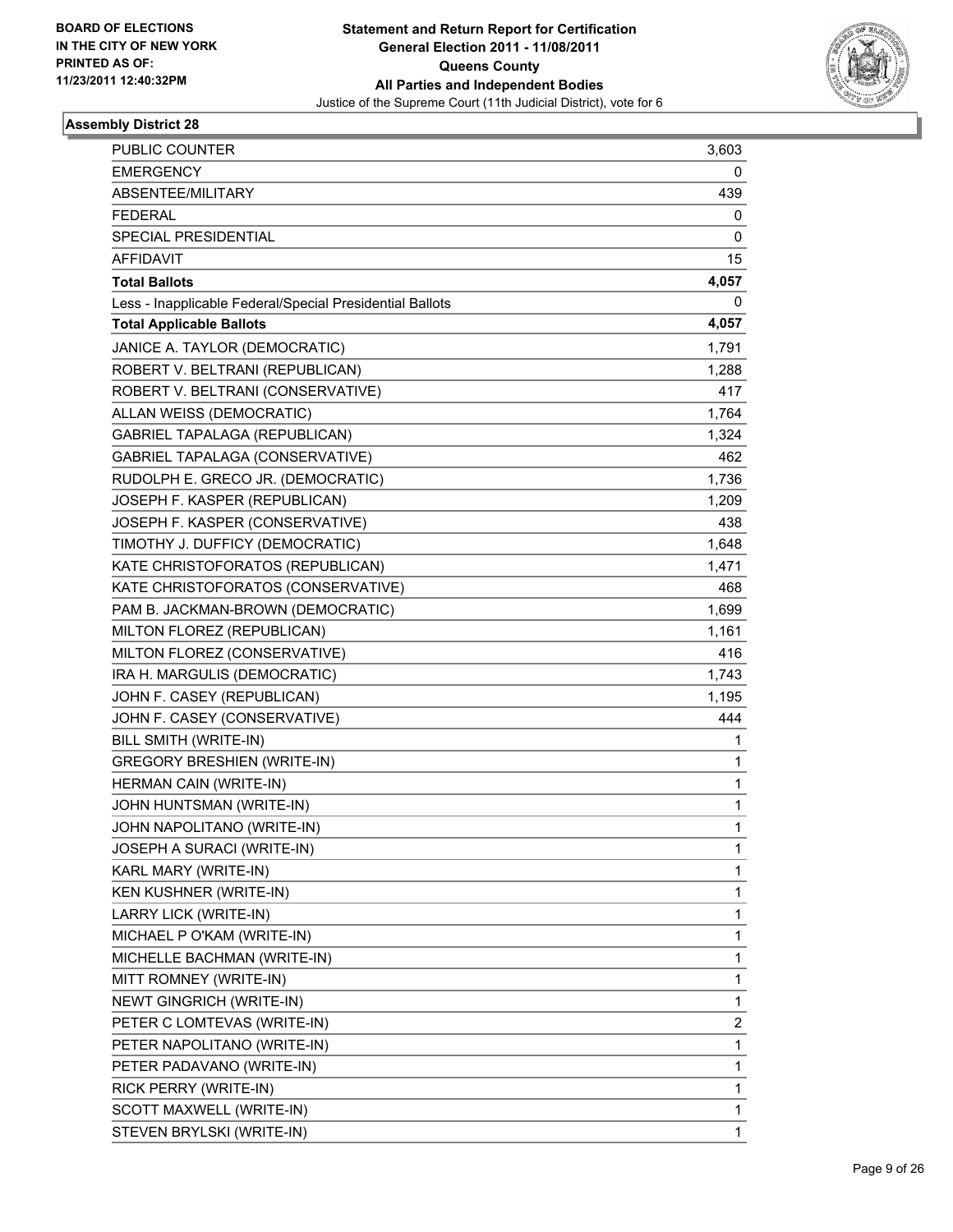

| TOM TROUBLE (WRITE-IN)<br>TOY JONES (WRITE-IN)<br><b>Total Votes</b> | Unrecorded | 3.646  |
|----------------------------------------------------------------------|------------|--------|
|                                                                      |            | 20,696 |
|                                                                      |            |        |
|                                                                      |            |        |

| PUBLIC COUNTER                                           | 2,437  |
|----------------------------------------------------------|--------|
| EMERGENCY                                                | 0      |
| <b>ABSENTEE/MILITARY</b>                                 | 210    |
| FEDERAL                                                  | 0      |
| SPECIAL PRESIDENTIAL                                     | 0      |
| <b>AFFIDAVIT</b>                                         | 22     |
| <b>Total Ballots</b>                                     | 2,669  |
| Less - Inapplicable Federal/Special Presidential Ballots | 0      |
| <b>Total Applicable Ballots</b>                          | 2,669  |
| JANICE A. TAYLOR (DEMOCRATIC)                            | 2,180  |
| ROBERT V. BELTRANI (REPUBLICAN)                          | 148    |
| ROBERT V. BELTRANI (CONSERVATIVE)                        | 46     |
| ALLAN WEISS (DEMOCRATIC)                                 | 1,951  |
| GABRIEL TAPALAGA (REPUBLICAN)                            | 146    |
| GABRIEL TAPALAGA (CONSERVATIVE)                          | 52     |
| RUDOLPH E. GRECO JR. (DEMOCRATIC)                        | 1,909  |
| JOSEPH F. KASPER (REPUBLICAN)                            | 157    |
| JOSEPH F. KASPER (CONSERVATIVE)                          | 45     |
| TIMOTHY J. DUFFICY (DEMOCRATIC)                          | 1,858  |
| KATE CHRISTOFORATOS (REPUBLICAN)                         | 178    |
| KATE CHRISTOFORATOS (CONSERVATIVE)                       | 55     |
| PAM B. JACKMAN-BROWN (DEMOCRATIC)                        | 2,010  |
| MILTON FLOREZ (REPUBLICAN)                               | 139    |
| MILTON FLOREZ (CONSERVATIVE)                             | 58     |
| IRA H. MARGULIS (DEMOCRATIC)                             | 1,804  |
| JOHN F. CASEY (REPUBLICAN)                               | 144    |
| JOHN F. CASEY (CONSERVATIVE)                             | 47     |
| CHEREE BUGGS (WRITE-IN)                                  | 1      |
| EVERLY BROWN (WRITE-IN)                                  | 1      |
| JOHN W CRONIN (WRITE-IN)                                 | 1      |
| NO NAME (WRITE-IN)                                       | 9      |
| NO ONE (WRITE-IN)                                        | 6      |
| <b>Total Votes</b>                                       | 12,945 |
| Unrecorded                                               | 3,069  |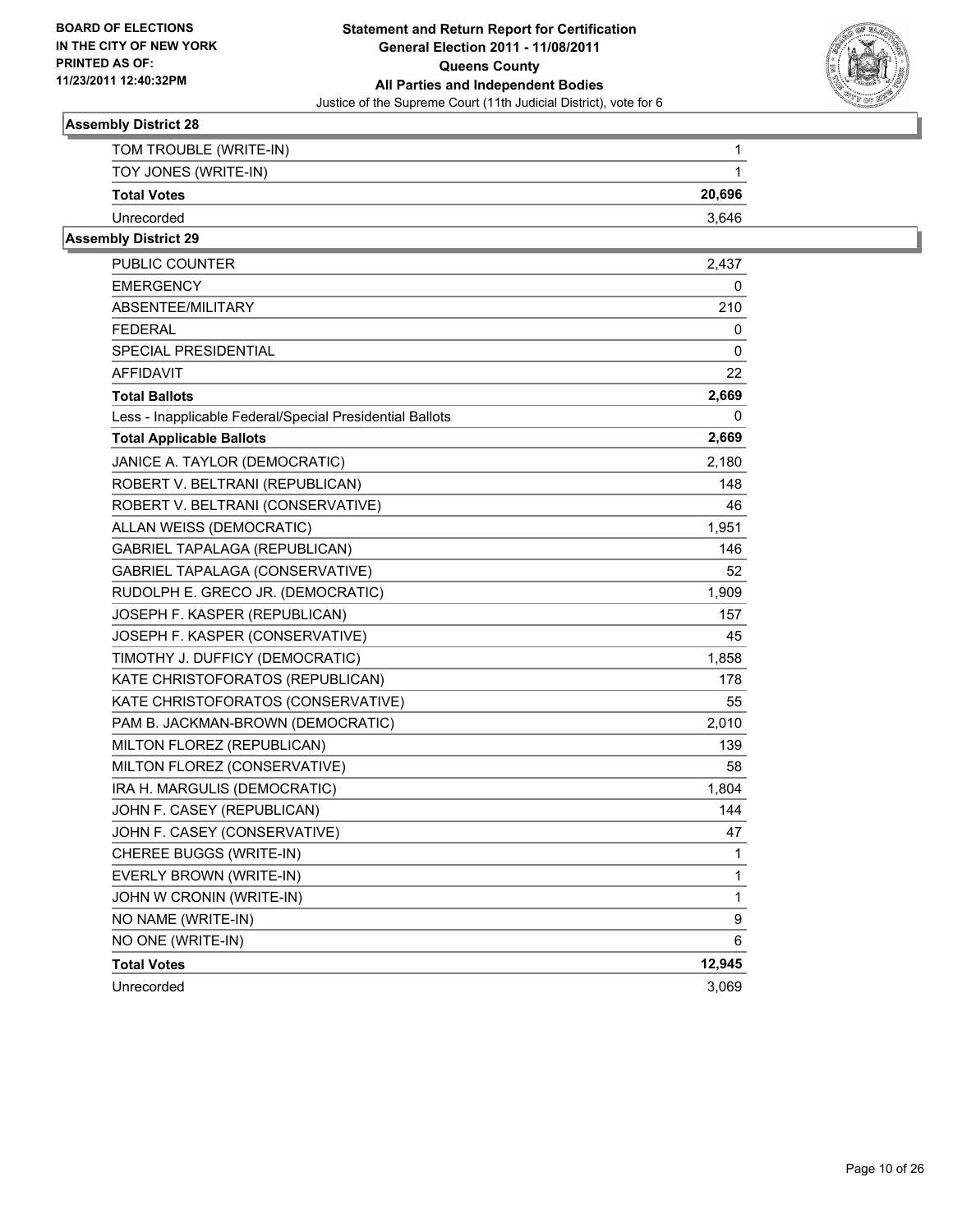

| <b>PUBLIC COUNTER</b>                                    | 2,590       |
|----------------------------------------------------------|-------------|
| EMERGENCY                                                | 0           |
| ABSENTEE/MILITARY                                        | 175         |
| <b>FEDERAL</b>                                           | 0           |
| SPECIAL PRESIDENTIAL                                     | 0           |
| <b>AFFIDAVIT</b>                                         | 5           |
| <b>Total Ballots</b>                                     | 2,770       |
| Less - Inapplicable Federal/Special Presidential Ballots | 0           |
| <b>Total Applicable Ballots</b>                          | 2,770       |
| JANICE A. TAYLOR (DEMOCRATIC)                            | 1,236       |
| ROBERT V. BELTRANI (REPUBLICAN)                          | 830         |
| ROBERT V. BELTRANI (CONSERVATIVE)                        | 335         |
| ALLAN WEISS (DEMOCRATIC)                                 | 1,110       |
| <b>GABRIEL TAPALAGA (REPUBLICAN)</b>                     | 861         |
| GABRIEL TAPALAGA (CONSERVATIVE)                          | 364         |
| RUDOLPH E. GRECO JR. (DEMOCRATIC)                        | 1,196       |
| JOSEPH F. KASPER (REPUBLICAN)                            | 789         |
| JOSEPH F. KASPER (CONSERVATIVE)                          | 345         |
| TIMOTHY J. DUFFICY (DEMOCRATIC)                          | 1,124       |
| KATE CHRISTOFORATOS (REPUBLICAN)                         | 968         |
| KATE CHRISTOFORATOS (CONSERVATIVE)                       | 371         |
| PAM B. JACKMAN-BROWN (DEMOCRATIC)                        | 1,130       |
| MILTON FLOREZ (REPUBLICAN)                               | 755         |
| MILTON FLOREZ (CONSERVATIVE)                             | 334         |
| IRA H. MARGULIS (DEMOCRATIC)                             | 1,107       |
| JOHN F. CASEY (REPUBLICAN)                               | 844         |
| JOHN F. CASEY (CONSERVATIVE)                             | 346         |
| AMANDA CONACCHIO (WRITE-IN)                              | 1           |
| AMY CARROLL (WRITE-IN)                                   | 1           |
| BARBARA CONACCHIO (WRITE-IN)                             | 1           |
| DEBORAH AXT (WRITE-IN)                                   | $\mathbf 1$ |
| <b>GREEN PARTY (WRITE-IN)</b>                            | 1           |
| JOHN BOUGIAMAS (WRITE-IN)                                | 1           |
| JUDGE DREDD (WRITE-IN)                                   | 1           |
| JUDGE JOE BROWN (WRITE-IN)                               | 1           |
| JUDGE JUDY (WRITE-IN)                                    | 1           |
| LILY BENESTATE (WRITE-IN)                                | $\mathbf 1$ |
| NINA MIONE (WRITE-IN)                                    | 1           |
| NO NAME (WRITE-IN)                                       | 2           |
| REGINA PETERS-KISS (WRITE-IN)                            | 1           |
| <b>Total Votes</b>                                       | 14,059      |
| Unrecorded                                               | 2,561       |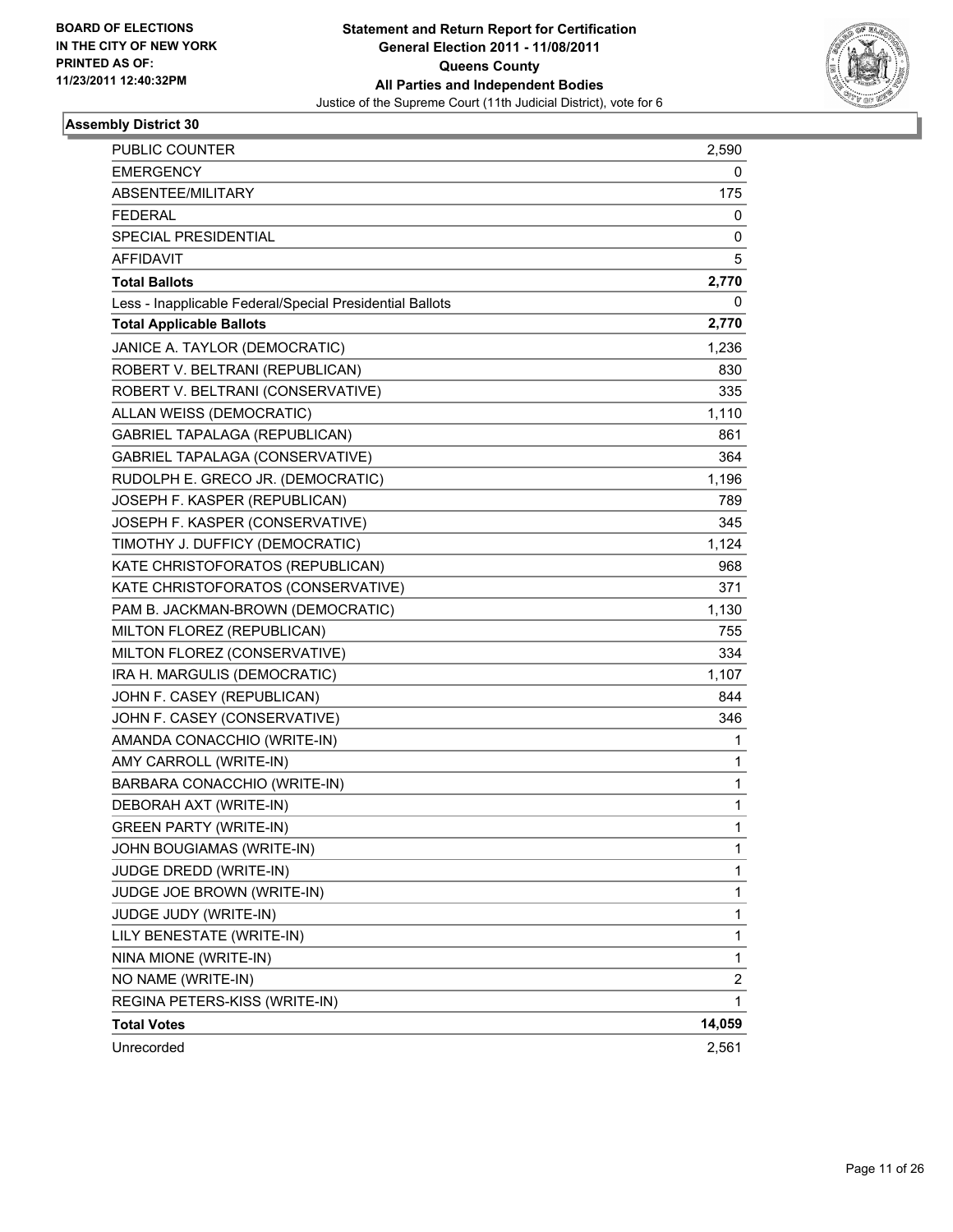

| PUBLIC COUNTER                                           | 2,014  |
|----------------------------------------------------------|--------|
| <b>EMERGENCY</b>                                         | 0      |
| <b>ABSENTEE/MILITARY</b>                                 | 369    |
| <b>FEDERAL</b>                                           | 0      |
| SPECIAL PRESIDENTIAL                                     | 0      |
| AFFIDAVIT                                                | 27     |
| <b>Total Ballots</b>                                     | 2,410  |
| Less - Inapplicable Federal/Special Presidential Ballots | 0      |
| <b>Total Applicable Ballots</b>                          | 2,410  |
| JANICE A. TAYLOR (DEMOCRATIC)                            | 1,781  |
| ROBERT V. BELTRANI (REPUBLICAN)                          | 185    |
| ROBERT V. BELTRANI (CONSERVATIVE)                        | 71     |
| ALLAN WEISS (DEMOCRATIC)                                 | 1,600  |
| <b>GABRIEL TAPALAGA (REPUBLICAN)</b>                     | 170    |
| GABRIEL TAPALAGA (CONSERVATIVE)                          | 77     |
| RUDOLPH E. GRECO JR. (DEMOCRATIC)                        | 1,558  |
| JOSEPH F. KASPER (REPUBLICAN)                            | 224    |
| JOSEPH F. KASPER (CONSERVATIVE)                          | 118    |
| TIMOTHY J. DUFFICY (DEMOCRATIC)                          | 1,523  |
| KATE CHRISTOFORATOS (REPUBLICAN)                         | 206    |
| KATE CHRISTOFORATOS (CONSERVATIVE)                       | 80     |
| PAM B. JACKMAN-BROWN (DEMOCRATIC)                        | 1,649  |
| MILTON FLOREZ (REPUBLICAN)                               | 166    |
| MILTON FLOREZ (CONSERVATIVE)                             | 79     |
| IRA H. MARGULIS (DEMOCRATIC)                             | 1,458  |
| JOHN F. CASEY (REPUBLICAN)                               | 186    |
| JOHN F. CASEY (CONSERVATIVE)                             | 81     |
| ALAN KATEMAN (WRITE-IN)                                  | 1      |
| DAVID KAYODE (WRITE-IN)                                  | 1      |
| EVERLY BROWN (WRITE-IN)                                  | 3      |
| <b>GEORGE BRADLEY (WRITE-IN)</b>                         | 1      |
| JAMES SANDERS JR (WRITE-IN)                              | 1      |
| MICHAEL LUNAR (WRITE-IN)                                 | 1      |
| NO NAME (WRITE-IN)                                       | 1      |
| W WIGGINS (WRITE-IN)                                     | 3      |
| <b>Total Votes</b>                                       | 11,224 |
| Unrecorded                                               | 3,236  |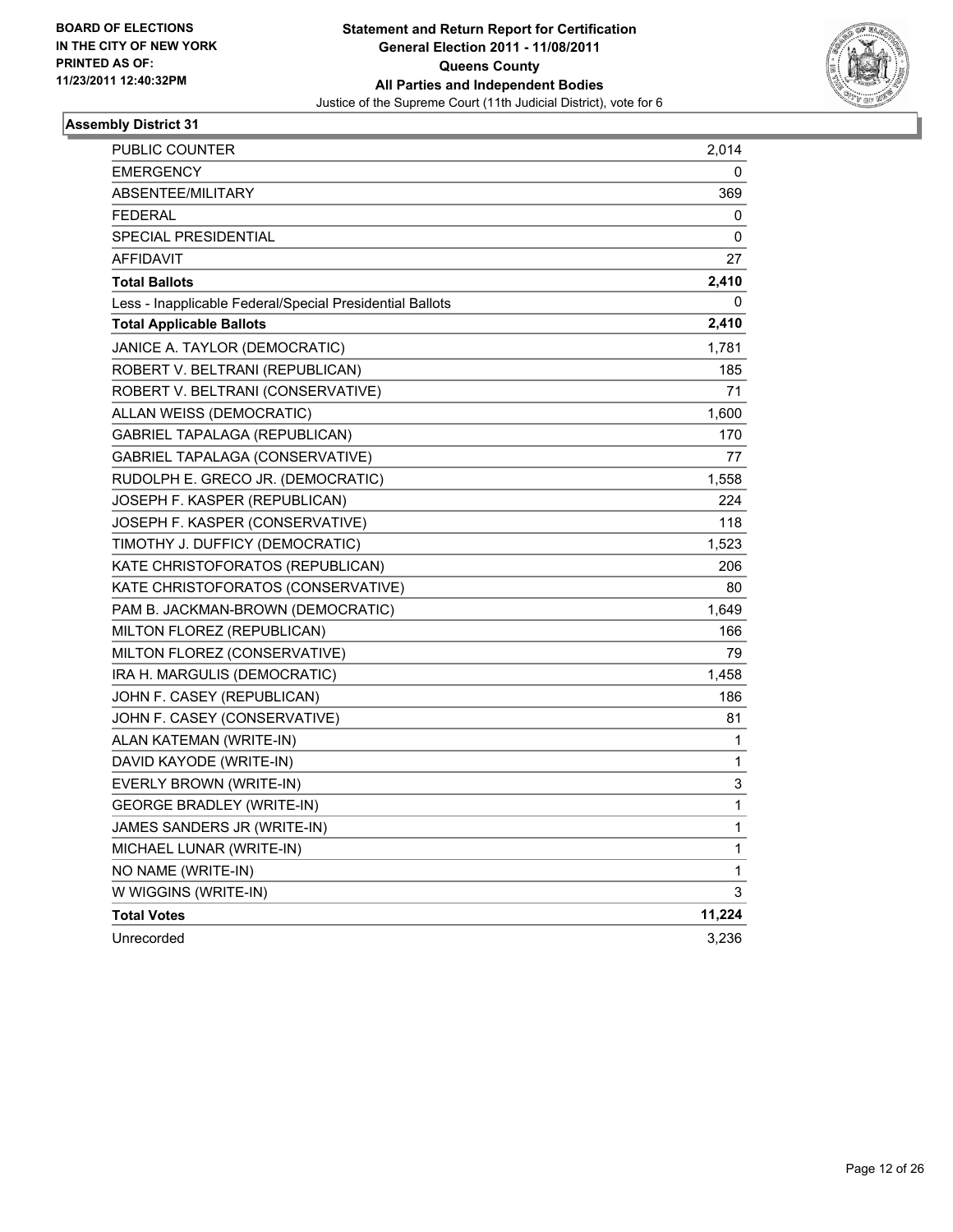

| PUBLIC COUNTER                                           | 3,083       |
|----------------------------------------------------------|-------------|
| <b>EMERGENCY</b>                                         | 0           |
| <b>ABSENTEE/MILITARY</b>                                 | 169         |
| <b>FEDERAL</b>                                           | 0           |
| <b>SPECIAL PRESIDENTIAL</b>                              | 0           |
| AFFIDAVIT                                                | 28          |
| <b>Total Ballots</b>                                     | 3,280       |
| Less - Inapplicable Federal/Special Presidential Ballots | 0           |
| <b>Total Applicable Ballots</b>                          | 3,280       |
| JANICE A. TAYLOR (DEMOCRATIC)                            | 2,451       |
| ROBERT V. BELTRANI (REPUBLICAN)                          | 104         |
| ROBERT V. BELTRANI (CONSERVATIVE)                        | 30          |
| ALLAN WEISS (DEMOCRATIC)                                 | 2,148       |
| <b>GABRIEL TAPALAGA (REPUBLICAN)</b>                     | 102         |
| GABRIEL TAPALAGA (CONSERVATIVE)                          | 36          |
| RUDOLPH E. GRECO JR. (DEMOCRATIC)                        | 2,014       |
| JOSEPH F. KASPER (REPUBLICAN)                            | 126         |
| JOSEPH F. KASPER (CONSERVATIVE)                          | 70          |
| TIMOTHY J. DUFFICY (DEMOCRATIC)                          | 2,010       |
| KATE CHRISTOFORATOS (REPUBLICAN)                         | 123         |
| KATE CHRISTOFORATOS (CONSERVATIVE)                       | 44          |
| PAM B. JACKMAN-BROWN (DEMOCRATIC)                        | 2,321       |
| MILTON FLOREZ (REPUBLICAN)                               | 94          |
| MILTON FLOREZ (CONSERVATIVE)                             | 38          |
| IRA H. MARGULIS (DEMOCRATIC)                             | 1,930       |
| JOHN F. CASEY (REPUBLICAN)                               | 98          |
| JOHN F. CASEY (CONSERVATIVE)                             | 41          |
| DARMIN BACHU (WRITE-IN)                                  | 1           |
| EVERLY BROWN (WRITE-IN)                                  | 3           |
| JESSIE R WOOTIN (WRITE-IN)                               | $\mathbf 1$ |
| LARRY MACK (WRITE-IN)                                    | $\mathbf 1$ |
| NO FIRST/LAST NAME (WRITE-IN)                            | 1           |
| PAM JACKSON (WRITE-IN)                                   | 1           |
| <b>Total Votes</b>                                       | 13,788      |
| Unrecorded                                               | 5,892       |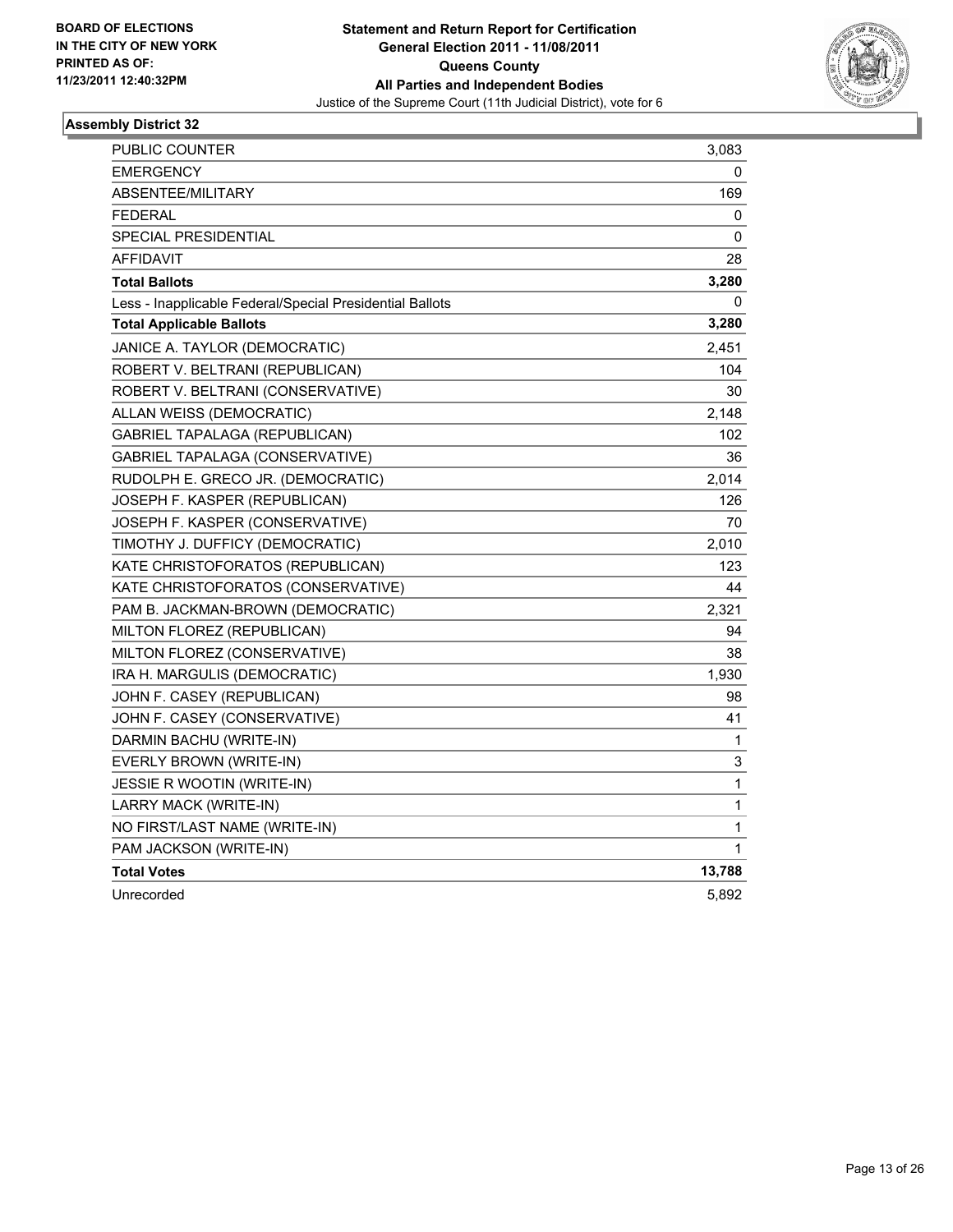

| <b>PUBLIC COUNTER</b>                                    | 2,491       |
|----------------------------------------------------------|-------------|
| <b>EMERGENCY</b>                                         | 0           |
| <b>ABSENTEE/MILITARY</b>                                 | 155         |
| <b>FEDERAL</b>                                           | 0           |
| <b>SPECIAL PRESIDENTIAL</b>                              | 0           |
| AFFIDAVIT                                                | 8           |
| <b>Total Ballots</b>                                     | 2,654       |
| Less - Inapplicable Federal/Special Presidential Ballots | 0           |
| <b>Total Applicable Ballots</b>                          | 2,654       |
| JANICE A. TAYLOR (DEMOCRATIC)                            | 2,006       |
| ROBERT V. BELTRANI (REPUBLICAN)                          | 303         |
| ROBERT V. BELTRANI (CONSERVATIVE)                        | 164         |
| ALLAN WEISS (DEMOCRATIC)                                 | 1,806       |
| GABRIEL TAPALAGA (REPUBLICAN)                            | 290         |
| GABRIEL TAPALAGA (CONSERVATIVE)                          | 161         |
| RUDOLPH E. GRECO JR. (DEMOCRATIC)                        | 1,796       |
| JOSEPH F. KASPER (REPUBLICAN)                            | 308         |
| JOSEPH F. KASPER (CONSERVATIVE)                          | 166         |
| TIMOTHY J. DUFFICY (DEMOCRATIC)                          | 1,755       |
| KATE CHRISTOFORATOS (REPUBLICAN)                         | 350         |
| KATE CHRISTOFORATOS (CONSERVATIVE)                       | 172         |
| PAM B. JACKMAN-BROWN (DEMOCRATIC)                        | 1,872       |
| MILTON FLOREZ (REPUBLICAN)                               | 284         |
| MILTON FLOREZ (CONSERVATIVE)                             | 162         |
| IRA H. MARGULIS (DEMOCRATIC)                             | 1,707       |
| JOHN F. CASEY (REPUBLICAN)                               | 316         |
| JOHN F. CASEY (CONSERVATIVE)                             | 172         |
| CHEREE BUGGS (WRITE-IN)                                  | 1           |
| EVERLY BROWN (WRITE-IN)                                  | 1           |
| LIZ PEDOTA (WRITE-IN)                                    | 1           |
| NO FIRST/LAST NAME (WRITE-IN)                            | $\mathbf 1$ |
| NO NAME (WRITE-IN)                                       | 3           |
| SOLAGE SOUNCITMAN (WRITE-IN)                             | 1           |
| WESLEY B NEGRON (WRITE-IN)                               | 1           |
| <b>Total Votes</b>                                       | 13,799      |
| Unrecorded                                               | 2,125       |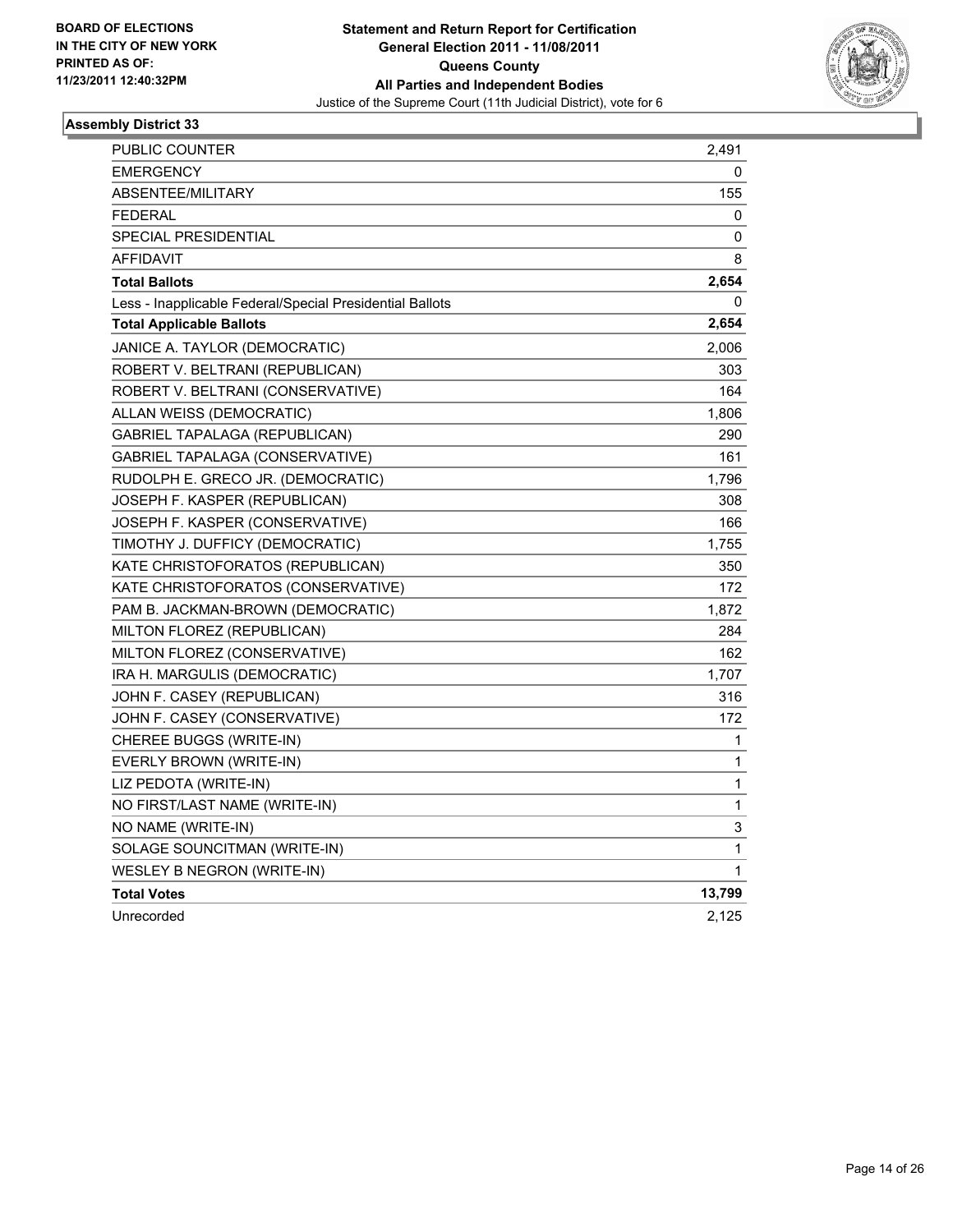

| <b>PUBLIC COUNTER</b>                                    | 2,030        |
|----------------------------------------------------------|--------------|
| <b>EMERGENCY</b>                                         | 0            |
| ABSENTEE/MILITARY                                        | 104          |
| <b>FEDERAL</b>                                           | 0            |
| SPECIAL PRESIDENTIAL                                     | 0            |
| AFFIDAVIT                                                | 15           |
| <b>Total Ballots</b>                                     | 2,149        |
| Less - Inapplicable Federal/Special Presidential Ballots | 0            |
| <b>Total Applicable Ballots</b>                          | 2,149        |
| JANICE A. TAYLOR (DEMOCRATIC)                            | 1,224        |
| ROBERT V. BELTRANI (REPUBLICAN)                          | 475          |
| ROBERT V. BELTRANI (CONSERVATIVE)                        | 163          |
| ALLAN WEISS (DEMOCRATIC)                                 | 1,118        |
| GABRIEL TAPALAGA (REPUBLICAN)                            | 435          |
| GABRIEL TAPALAGA (CONSERVATIVE)                          | 147          |
| RUDOLPH E. GRECO JR. (DEMOCRATIC)                        | 1,192        |
| JOSEPH F. KASPER (REPUBLICAN)                            | 415          |
| JOSEPH F. KASPER (CONSERVATIVE)                          | 151          |
| TIMOTHY J. DUFFICY (DEMOCRATIC)                          | 1,067        |
| KATE CHRISTOFORATOS (REPUBLICAN)                         | 527          |
| KATE CHRISTOFORATOS (CONSERVATIVE)                       | 170          |
| PAM B. JACKMAN-BROWN (DEMOCRATIC)                        | 1,098        |
| MILTON FLOREZ (REPUBLICAN)                               | 416          |
| MILTON FLOREZ (CONSERVATIVE)                             | 165          |
| IRA H. MARGULIS (DEMOCRATIC)                             | 1,076        |
| JOHN F. CASEY (REPUBLICAN)                               | 441          |
| JOHN F. CASEY (CONSERVATIVE)                             | 154          |
| ARNOLD CUNNINGHAM (WRITE-IN)                             | 1            |
| <b>BARBARA HERSHEY (WRITE-IN)</b>                        | 1            |
| <b>BOB WEIR (WRITE-IN)</b>                               | 1            |
| DICK HERTZ (WRITE-IN)                                    | 1            |
| DOROTHY WILLIAMS-PEREIRA (WRITE-IN)                      | $\mathbf{1}$ |
| ERIC CARTMAN (WRITE-IN)                                  | 1            |
| EUSTACE FARGO (WRITE-IN)                                 | 1            |
| HILDA MCGRUDER (WRITE-IN)                                | 1            |
| JERRY GARCIA (WRITE-IN)                                  | 1            |
| JOSEPH DREDD (WRITE-IN)                                  | 1            |
| JUDY JANUS (WRITE-IN)                                    | 1            |
| PHIL LESH (WRITE-IN)                                     | 1            |
| RAYMOND C CARLSON (WRITE-IN)                             | 1            |
| RICO DREDD (WRITE-IN)                                    | 1            |
| <b>Total Votes</b>                                       | 10,448       |
| Unrecorded                                               | 2,446        |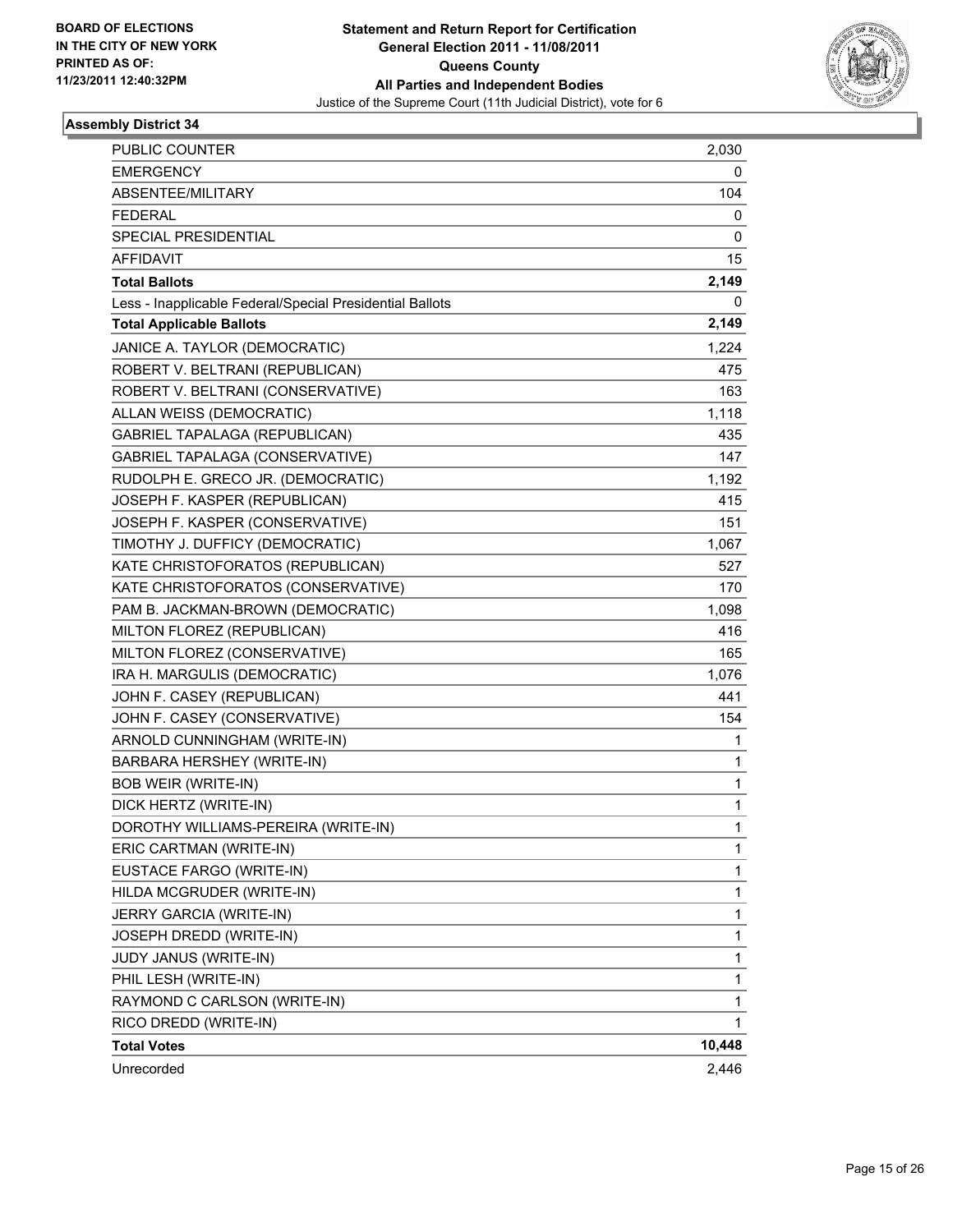

| <b>PUBLIC COUNTER</b>                                    | 1,801       |
|----------------------------------------------------------|-------------|
| <b>EMERGENCY</b>                                         | 0           |
| <b>ABSENTEE/MILITARY</b>                                 | 169         |
| <b>FEDERAL</b>                                           | 0           |
| SPECIAL PRESIDENTIAL                                     | 0           |
| AFFIDAVIT                                                | 9           |
| <b>Total Ballots</b>                                     | 1,979       |
| Less - Inapplicable Federal/Special Presidential Ballots | 0           |
| <b>Total Applicable Ballots</b>                          | 1,979       |
| JANICE A. TAYLOR (DEMOCRATIC)                            | 1,287       |
| ROBERT V. BELTRANI (REPUBLICAN)                          | 353         |
| ROBERT V. BELTRANI (CONSERVATIVE)                        | 90          |
| ALLAN WEISS (DEMOCRATIC)                                 | 1,205       |
| <b>GABRIEL TAPALAGA (REPUBLICAN)</b>                     | 323         |
| GABRIEL TAPALAGA (CONSERVATIVE)                          | 87          |
| RUDOLPH E. GRECO JR. (DEMOCRATIC)                        | 1,192       |
| JOSEPH F. KASPER (REPUBLICAN)                            | 317         |
| JOSEPH F. KASPER (CONSERVATIVE)                          | 91          |
| TIMOTHY J. DUFFICY (DEMOCRATIC)                          | 1,129       |
| KATE CHRISTOFORATOS (REPUBLICAN)                         | 386         |
| KATE CHRISTOFORATOS (CONSERVATIVE)                       | 97          |
| PAM B. JACKMAN-BROWN (DEMOCRATIC)                        | 1,182       |
| MILTON FLOREZ (REPUBLICAN)                               | 292         |
| MILTON FLOREZ (CONSERVATIVE)                             | 106         |
| IRA H. MARGULIS (DEMOCRATIC)                             | 1,114       |
| JOHN F. CASEY (REPUBLICAN)                               | 315         |
| JOHN F. CASEY (CONSERVATIVE)                             | 95          |
| ANDREW SCHWARSER (WRITE-IN)                              | 1           |
| JOSE PERALTA (WRITE-IN)                                  | 1           |
| MICKEY GOLDSTEIN (WRITE-IN)                              | 1           |
| NO NAME (WRITE-IN)                                       | $\mathbf 1$ |
| OSCAR HORNE JR (WRITE-IN)                                | 1           |
| ROBERT BELTRAM (WRITE-IN)                                | 1           |
| <b>Total Votes</b>                                       | 9,667       |
| Unrecorded                                               | 2,207       |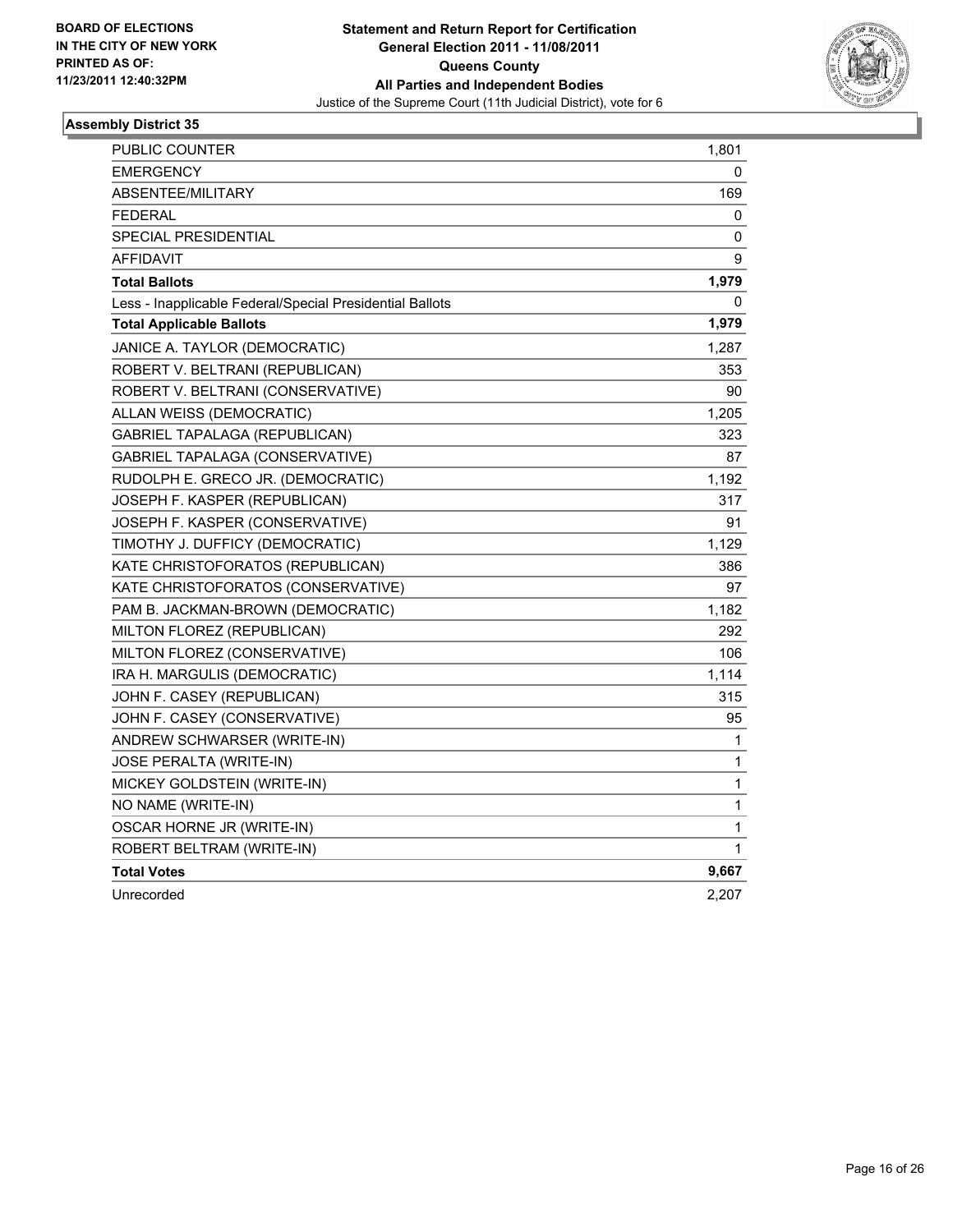

| <b>PUBLIC COUNTER</b>                                    | 2,754          |
|----------------------------------------------------------|----------------|
| <b>EMERGENCY</b>                                         | 6              |
| <b>ABSENTEE/MILITARY</b>                                 | 110            |
| <b>FEDERAL</b>                                           | 0              |
| <b>SPECIAL PRESIDENTIAL</b>                              | 0              |
| <b>AFFIDAVIT</b>                                         | 32             |
| <b>Total Ballots</b>                                     | 2,902          |
| Less - Inapplicable Federal/Special Presidential Ballots | 0              |
| <b>Total Applicable Ballots</b>                          | 2,902          |
| JANICE A. TAYLOR (DEMOCRATIC)                            | 1,310          |
| ROBERT V. BELTRANI (REPUBLICAN)                          | 584            |
| ROBERT V. BELTRANI (CONSERVATIVE)                        | 198            |
| ALLAN WEISS (DEMOCRATIC)                                 | 1,190          |
| GABRIEL TAPALAGA (REPUBLICAN)                            | 565            |
| GABRIEL TAPALAGA (CONSERVATIVE)                          | 200            |
| RUDOLPH E. GRECO JR. (DEMOCRATIC)                        | 1,259          |
| JOSEPH F. KASPER (REPUBLICAN)                            | 524            |
| JOSEPH F. KASPER (CONSERVATIVE)                          | 190            |
| TIMOTHY J. DUFFICY (DEMOCRATIC)                          | 1,081          |
| KATE CHRISTOFORATOS (REPUBLICAN)                         | 1,282          |
| KATE CHRISTOFORATOS (CONSERVATIVE)                       | 332            |
| PAM B. JACKMAN-BROWN (DEMOCRATIC)                        | 1,184          |
| MILTON FLOREZ (REPUBLICAN)                               | 531            |
| MILTON FLOREZ (CONSERVATIVE)                             | 189            |
| IRA H. MARGULIS (DEMOCRATIC)                             | 1,270          |
| JOHN F. CASEY (REPUBLICAN)                               | 563            |
| JOHN F. CASEY (CONSERVATIVE)                             | 207            |
| DOROTHY WILLIAMS-PEREIRA (WRITE-IN)                      | 1              |
| MICKEY MOUSE (WRITE-IN)                                  | 1              |
| NO FIRST/LAST NAME (WRITE-IN)                            | 3              |
| NO NAME (WRITE-IN)                                       | $\overline{2}$ |
| PETER VALLONE (WRITE-IN)                                 | 1              |
| RICHARD BROWN (WRITE-IN)                                 | 1              |
| THEODORE KASAPIS (WRITE-IN)                              | 1              |
| <b>Total Votes</b>                                       | 12,669         |
| Unrecorded                                               | 4,743          |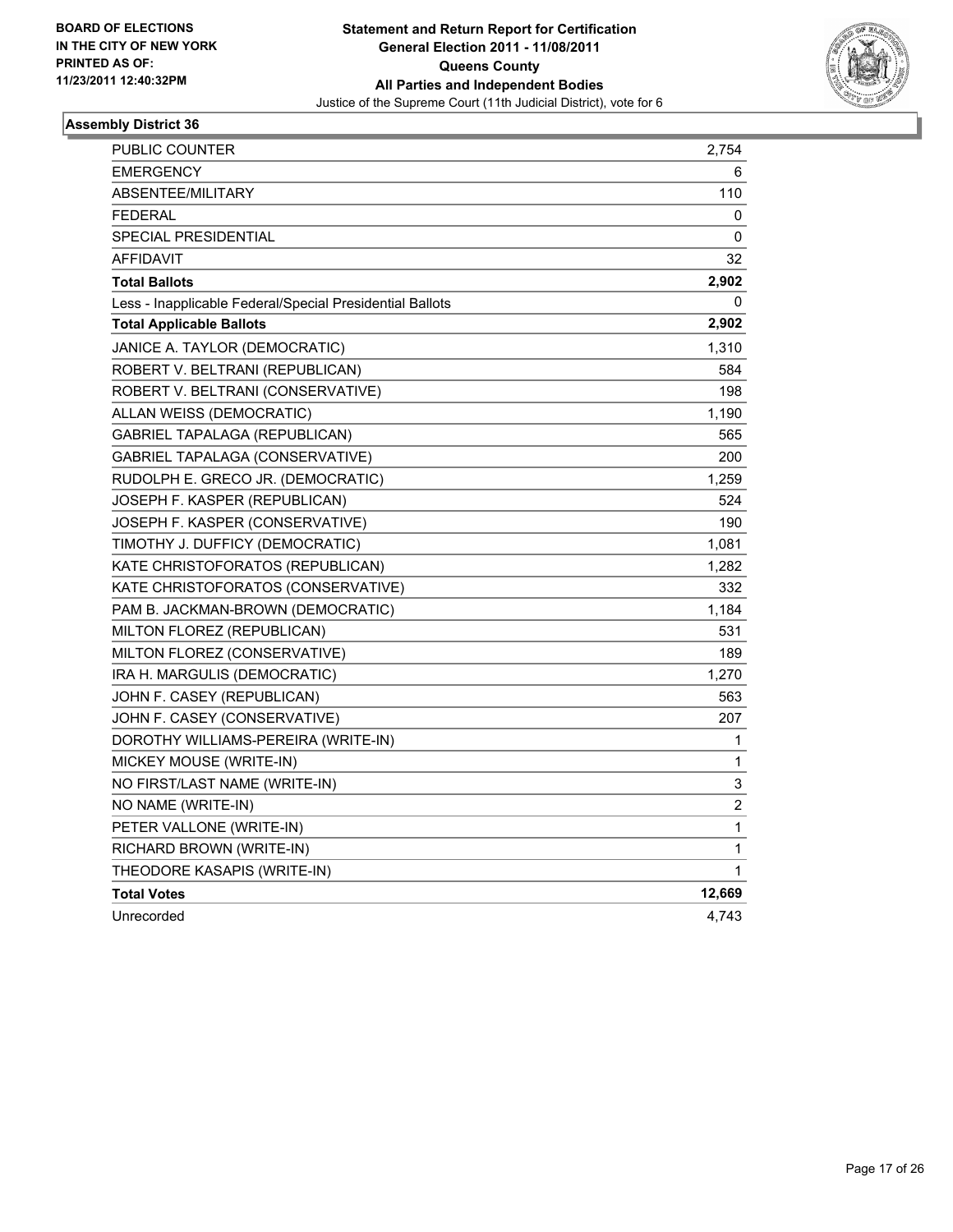

| <b>PUBLIC COUNTER</b>                                    | 2,233 |
|----------------------------------------------------------|-------|
| <b>EMERGENCY</b>                                         | 8     |
| ABSENTEE/MILITARY                                        | 99    |
| <b>FEDERAL</b>                                           | 0     |
| SPECIAL PRESIDENTIAL                                     | 0     |
| AFFIDAVIT                                                | 31    |
| <b>Total Ballots</b>                                     | 2,371 |
| Less - Inapplicable Federal/Special Presidential Ballots | 0     |
| <b>Total Applicable Ballots</b>                          | 2,371 |
| JANICE A. TAYLOR (DEMOCRATIC)                            | 1,484 |
| ROBERT V. BELTRANI (REPUBLICAN)                          | 440   |
| ROBERT V. BELTRANI (CONSERVATIVE)                        | 135   |
| ALLAN WEISS (DEMOCRATIC)                                 | 1,324 |
| <b>GABRIEL TAPALAGA (REPUBLICAN)</b>                     | 449   |
| GABRIEL TAPALAGA (CONSERVATIVE)                          | 133   |
| RUDOLPH E. GRECO JR. (DEMOCRATIC)                        | 1,355 |
| JOSEPH F. KASPER (REPUBLICAN)                            | 413   |
| JOSEPH F. KASPER (CONSERVATIVE)                          | 121   |
| TIMOTHY J. DUFFICY (DEMOCRATIC)                          | 1,278 |
| KATE CHRISTOFORATOS (REPUBLICAN)                         | 503   |
| KATE CHRISTOFORATOS (CONSERVATIVE)                       | 146   |
| PAM B. JACKMAN-BROWN (DEMOCRATIC)                        | 1,329 |
| MILTON FLOREZ (REPUBLICAN)                               | 420   |
| MILTON FLOREZ (CONSERVATIVE)                             | 133   |
| IRA H. MARGULIS (DEMOCRATIC)                             | 1,269 |
| JOHN F. CASEY (REPUBLICAN)                               | 431   |
| JOHN F. CASEY (CONSERVATIVE)                             | 138   |
| DANNY WOOD (WRITE-IN)                                    | 1     |
| DONALD DUCK (WRITE-IN)                                   | 1     |
| DONNIE WAHLBERG (WRITE-IN)                               | 1     |
| EVERLY BROWN (WRITE-IN)                                  | 8     |
| HONG LU (WRITE-IN)                                       | 1     |
| JOEY MCINTYRE (WRITE-IN)                                 | 1     |
| JOHN CASEY (WRITE-IN)                                    | 1     |
| JOHN M CASTELLANO (WRITE-IN)                             | 1     |
| JOHN SAMUELS (WRITE-IN)                                  | 1     |
| JONATHON KNIGHT (WRITE-IN)                               | 1     |
| JORDAN KNIGHT (WRITE-IN)                                 | 1     |
| JOSHUA BARRO (WRITE-IN)                                  | 1     |
| LUKE ADAMS (WRITE-IN)                                    | 1     |
| NO FIRST/LAST NAME (WRITE-IN)                            | 7     |
| NO NAME (WRITE-IN)                                       | 4     |
| PAM B JACKMAN (WRITE-IN)                                 | 1     |
| RICHARD BROWN (WRITE-IN)                                 | 1     |
| SAMUEL JACKSON (WRITE-IN)                                | 1     |
| SIMON Q MACVICAR (WRITE-IN)                              | 1     |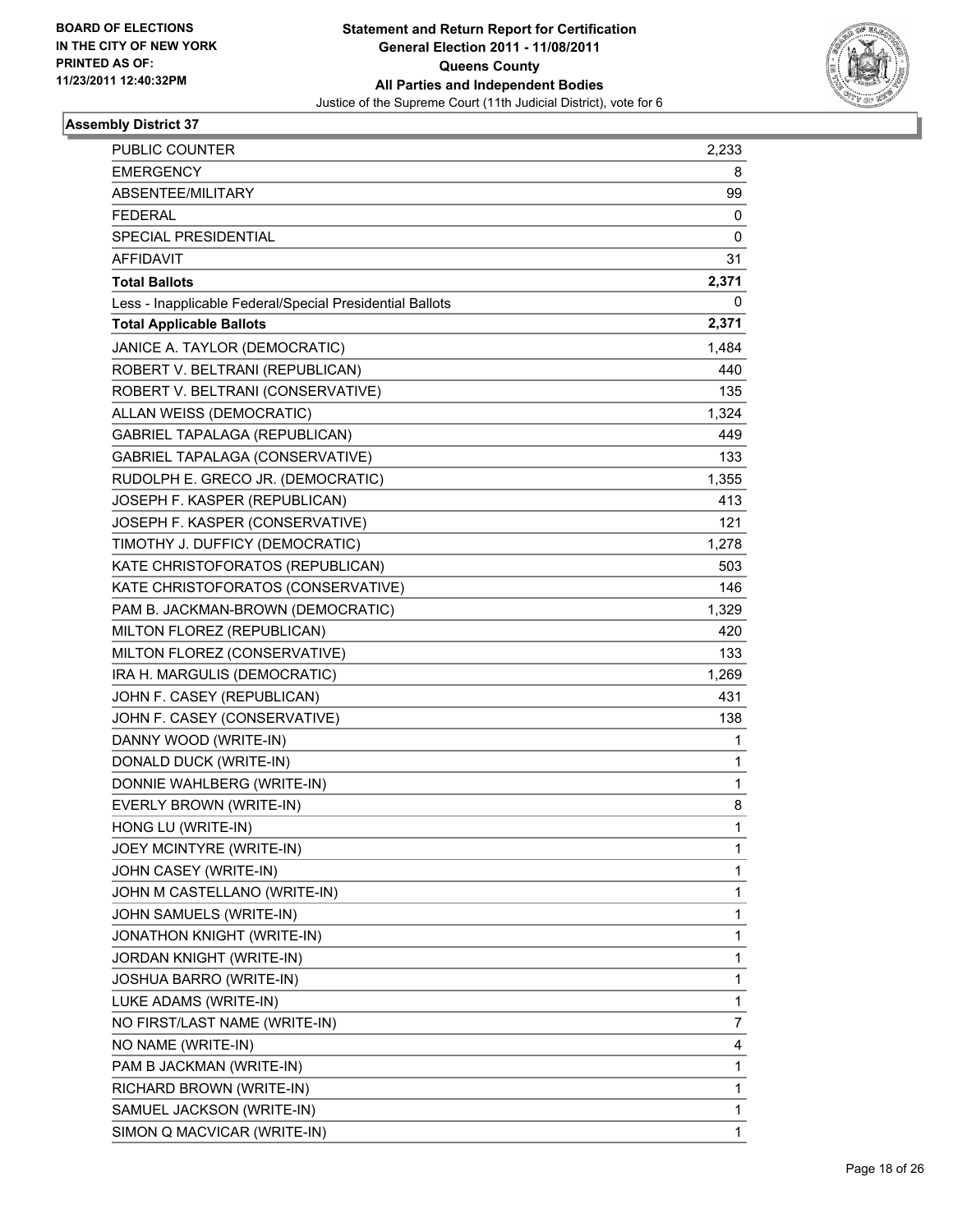

| STEVE WEINER (WRITE-IN)     |        |
|-----------------------------|--------|
| SUZANNE D O'HARA (WRITE-IN) |        |
| THOMAS MANTON (WRITE-IN)    |        |
| WALKER MCCAFFREY (WRITE-IN) |        |
| WALTER IWACHIW (WRITE-IN)   |        |
| <b>Total Votes</b>          | 11.541 |
| Unrecorded                  | 2.685  |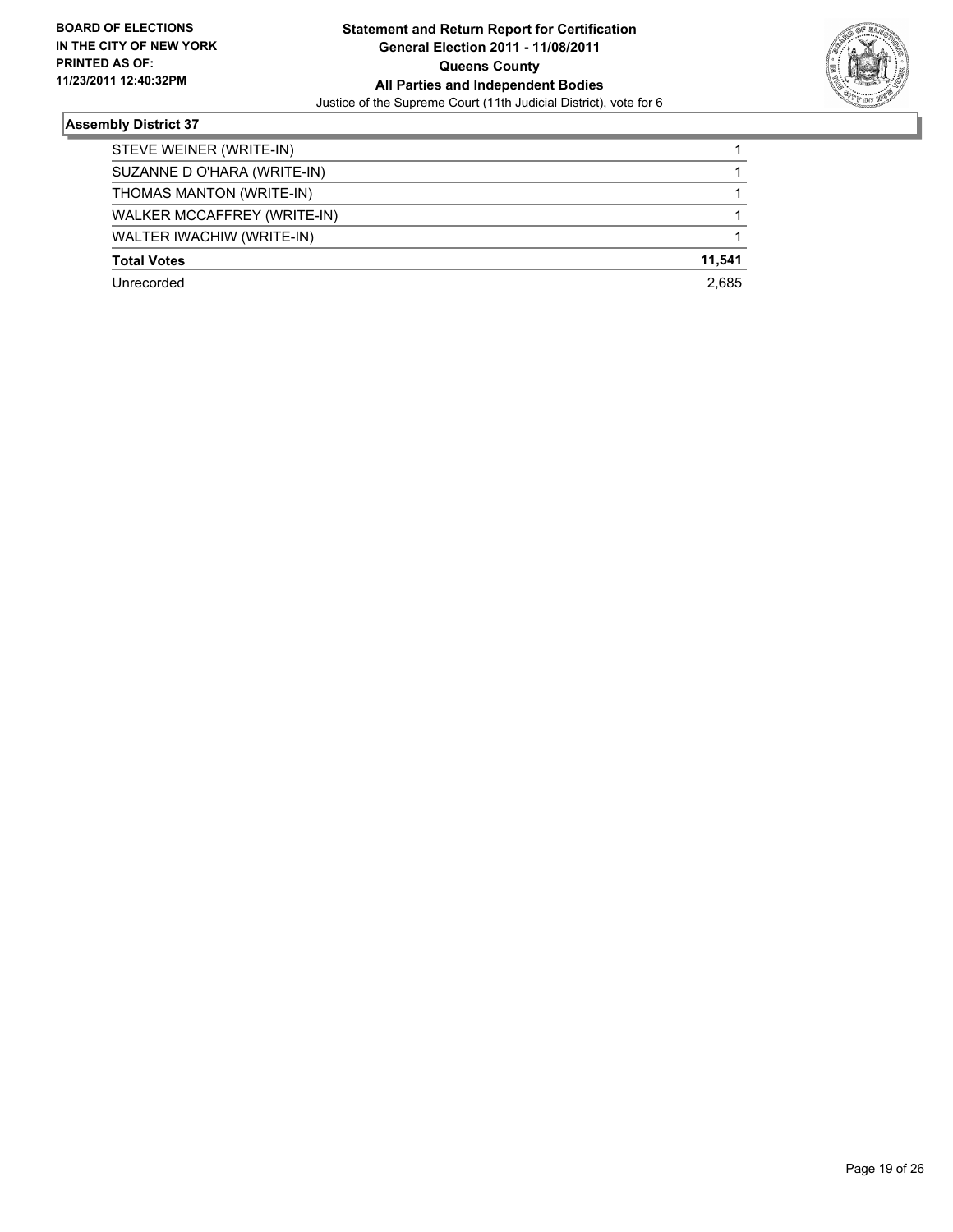

| <b>PUBLIC COUNTER</b>                                    | 2,021        |
|----------------------------------------------------------|--------------|
| <b>EMERGENCY</b>                                         | 0            |
| ABSENTEE/MILITARY                                        | 150          |
| <b>FEDERAL</b>                                           | 0            |
| <b>SPECIAL PRESIDENTIAL</b>                              | 0            |
| <b>AFFIDAVIT</b>                                         | 13           |
| <b>Total Ballots</b>                                     | 2,184        |
| Less - Inapplicable Federal/Special Presidential Ballots | 0            |
| <b>Total Applicable Ballots</b>                          | 2,184        |
| JANICE A. TAYLOR (DEMOCRATIC)                            | 946          |
| ROBERT V. BELTRANI (REPUBLICAN)                          | 680          |
| ROBERT V. BELTRANI (CONSERVATIVE)                        | 336          |
| ALLAN WEISS (DEMOCRATIC)                                 | 889          |
| <b>GABRIEL TAPALAGA (REPUBLICAN)</b>                     | 695          |
| GABRIEL TAPALAGA (CONSERVATIVE)                          | 338          |
| RUDOLPH E. GRECO JR. (DEMOCRATIC)                        | 894          |
| JOSEPH F. KASPER (REPUBLICAN)                            | 658          |
| JOSEPH F. KASPER (CONSERVATIVE)                          | 331          |
| TIMOTHY J. DUFFICY (DEMOCRATIC)                          | 844          |
| KATE CHRISTOFORATOS (REPUBLICAN)                         | 707          |
| KATE CHRISTOFORATOS (CONSERVATIVE)                       | 342          |
| PAM B. JACKMAN-BROWN (DEMOCRATIC)                        | 875          |
| MILTON FLOREZ (REPUBLICAN)                               | 635          |
| MILTON FLOREZ (CONSERVATIVE)                             | 325          |
| IRA H. MARGULIS (DEMOCRATIC)                             | 831          |
| JOHN F. CASEY (REPUBLICAN)                               | 663          |
| JOHN F. CASEY (CONSERVATIVE)                             | 337          |
| ALLAN JENNINGS (WRITE-IN)                                | 1            |
| <b>BRUCE CAMPBELL (WRITE-IN)</b>                         | 1            |
| ELLIOT SPITZER (WRITE-IN)                                | 1            |
| JOSEPH VIRGONA (WRITE-IN)                                | 1            |
| MICKEY MOUSE (WRITE-IN)                                  | 6            |
| NO FIRST/LAST NAME (WRITE-IN)                            | 1            |
| NO NAME (WRITE-IN)                                       | 1            |
| RAY KELLY (WRITE-IN)                                     | 1            |
| RON PAUL (WRITE-IN)                                      | 1            |
| RUDOLF GIULIANI (WRITE-IN)                               | $\mathbf{1}$ |
| <b>Total Votes</b>                                       | 11,341       |
| Unrecorded                                               | 1,763        |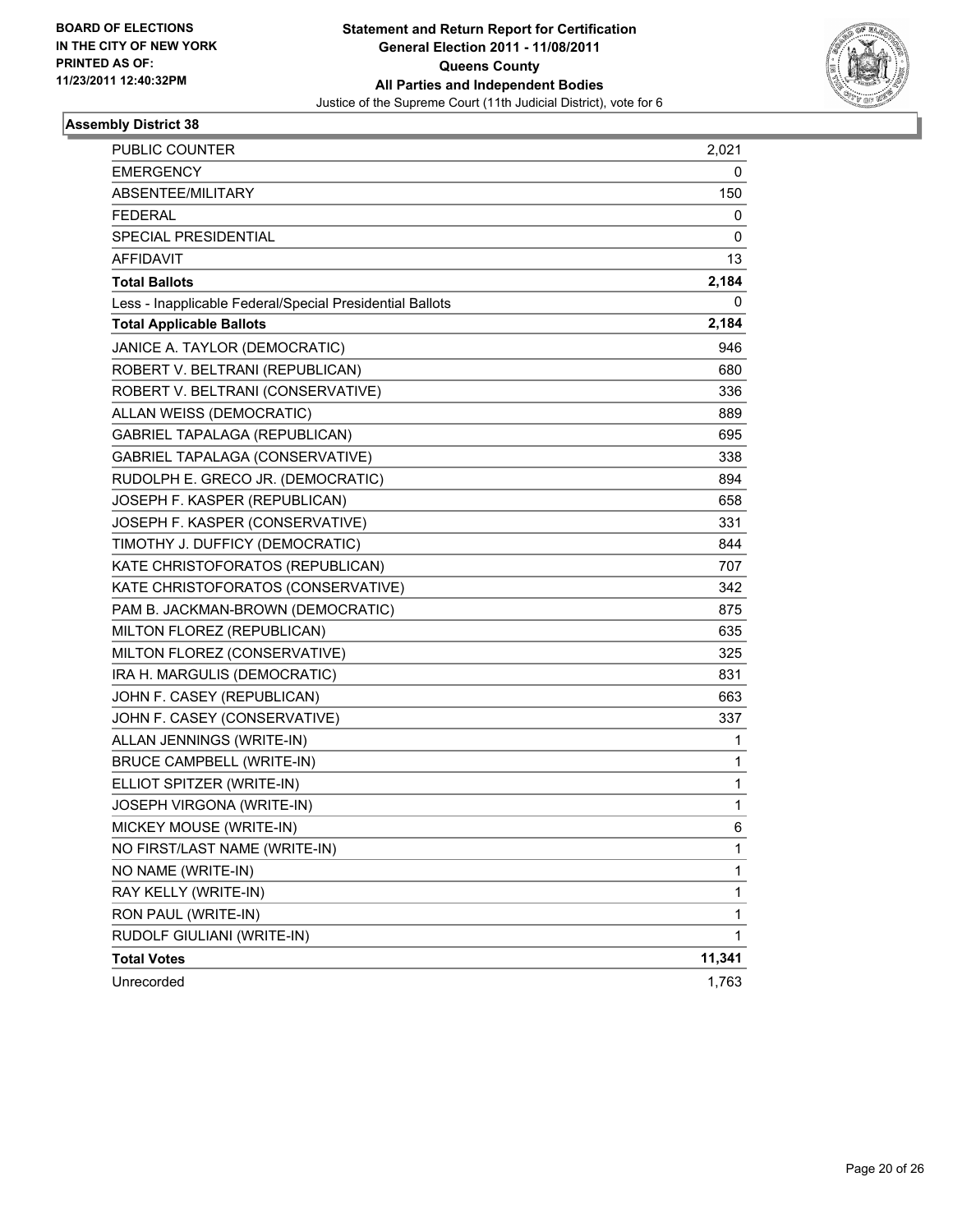

| <b>PUBLIC COUNTER</b>                                    | 1,385 |
|----------------------------------------------------------|-------|
| <b>EMERGENCY</b>                                         | 0     |
| ABSENTEE/MILITARY                                        | 51    |
| <b>FEDERAL</b>                                           | 0     |
| <b>SPECIAL PRESIDENTIAL</b>                              | 0     |
| <b>AFFIDAVIT</b>                                         | 10    |
| <b>Total Ballots</b>                                     | 1,446 |
| Less - Inapplicable Federal/Special Presidential Ballots | 0     |
| <b>Total Applicable Ballots</b>                          | 1,446 |
| JANICE A. TAYLOR (DEMOCRATIC)                            | 906   |
| ROBERT V. BELTRANI (REPUBLICAN)                          | 281   |
| ROBERT V. BELTRANI (CONSERVATIVE)                        | 65    |
| ALLAN WEISS (DEMOCRATIC)                                 | 783   |
| GABRIEL TAPALAGA (REPUBLICAN)                            | 247   |
| <b>GABRIEL TAPALAGA (CONSERVATIVE)</b>                   | 59    |
| RUDOLPH E. GRECO JR. (DEMOCRATIC)                        | 870   |
| JOSEPH F. KASPER (REPUBLICAN)                            | 235   |
| JOSEPH F. KASPER (CONSERVATIVE)                          | 57    |
| TIMOTHY J. DUFFICY (DEMOCRATIC)                          | 782   |
| KATE CHRISTOFORATOS (REPUBLICAN)                         | 278   |
| KATE CHRISTOFORATOS (CONSERVATIVE)                       | 66    |
| PAM B. JACKMAN-BROWN (DEMOCRATIC)                        | 779   |
| MILTON FLOREZ (REPUBLICAN)                               | 239   |
| MILTON FLOREZ (CONSERVATIVE)                             | 63    |
| IRA H. MARGULIS (DEMOCRATIC)                             | 762   |
| JOHN F. CASEY (REPUBLICAN)                               | 253   |
| JOHN F. CASEY (CONSERVATIVE)                             | 55    |
| NO NAME (WRITE-IN)                                       | 6     |
| RUDOLPH E GEORGE (WRITE-IN)                              | 1     |
| <b>Total Votes</b>                                       | 6,787 |
| Unrecorded                                               | 1,889 |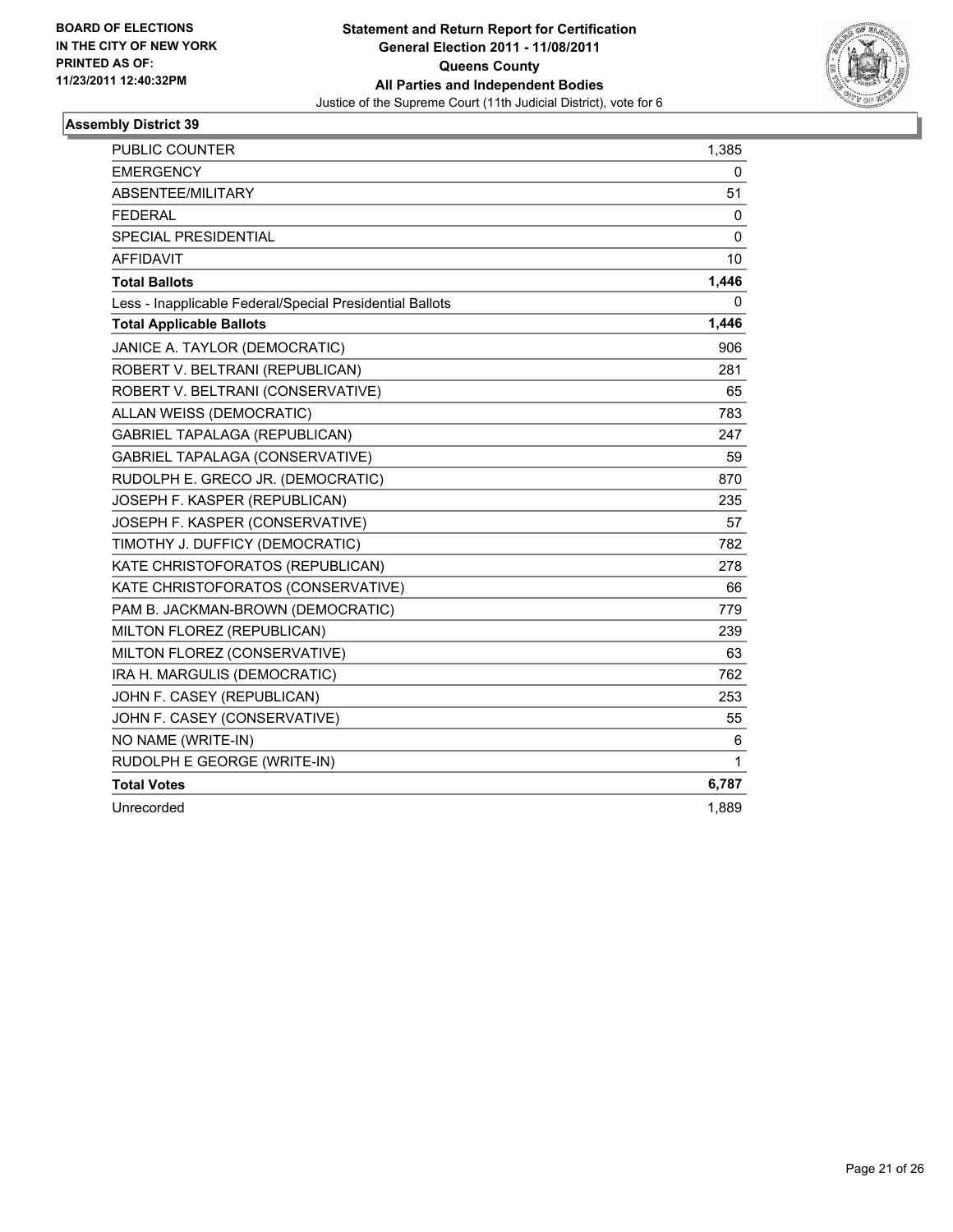

| <b>EMERGENCY</b><br>16<br>3,954<br>ABSENTEE/MILITARY<br><b>FEDERAL</b><br>0<br>SPECIAL PRESIDENTIAL<br>0<br><b>AFFIDAVIT</b><br>310<br><b>Total Ballots</b><br>52,263<br>Less - Inapplicable Federal/Special Presidential Ballots<br>0<br>52,263<br><b>Total Applicable Ballots</b><br>JANICE A. TAYLOR (DEMOCRATIC)<br>29,055<br>ROBERT V. BELTRANI (REPUBLICAN)<br>11,704<br>ROBERT V. BELTRANI (CONSERVATIVE)<br>4,590<br>ALLAN WEISS (DEMOCRATIC)<br>27,028<br><b>GABRIEL TAPALAGA (REPUBLICAN)</b><br>11,274<br>GABRIEL TAPALAGA (CONSERVATIVE)<br>4,613<br>RUDOLPH E. GRECO JR. (DEMOCRATIC)<br>26,995<br>JOSEPH F. KASPER (REPUBLICAN)<br>11,019<br>JOSEPH F. KASPER (CONSERVATIVE)<br>4,626<br>TIMOTHY J. DUFFICY (DEMOCRATIC)<br>25,648<br>KATE CHRISTOFORATOS (REPUBLICAN)<br>13,906<br>KATE CHRISTOFORATOS (CONSERVATIVE)<br>5,039<br>PAM B. JACKMAN-BROWN (DEMOCRATIC)<br>26,978<br>MILTON FLOREZ (REPUBLICAN)<br>10,588<br>MILTON FLOREZ (CONSERVATIVE)<br>4,527<br>IRA H. MARGULIS (DEMOCRATIC)<br>25,830<br>JOHN F. CASEY (REPUBLICAN)<br>11,201<br>JOHN F. CASEY (CONSERVATIVE)<br>4,629<br>AARON CYPERSTEIN (WRITE-IN)<br>1<br>ADRIENNE BAKER-CIPOLLA (WRITE-IN)<br>1<br>ALAN GORDON (WRITE-IN)<br>1<br>ALAN KATEMAN (WRITE-IN)<br>1<br>ALBERT BALDEO (WRITE-IN)<br>$\mathbf{1}$<br>ALFRED E NEWMAN (WRITE-IN)<br>1<br>ALINE EULER (WRITE-IN)<br>1<br>ALLAN JENNINGS (WRITE-IN)<br>1<br>AMANDA CONACCHIO (WRITE-IN)<br>1<br>AMY CARROLL (WRITE-IN)<br>1<br>ANDREW SCHWARSER (WRITE-IN)<br>1<br>ANTHONY WEINER (WRITE-IN)<br>$\mathbf{2}$<br>ARNOLD CUNNINGHAM (WRITE-IN)<br>1<br>ARTHUR GALPIN (WRITE-IN)<br>1<br>BARBARA CONACCHIO (WRITE-IN)<br>1<br>BARBARA HERSHEY (WRITE-IN)<br>1<br>BERNARD FERRERA (WRITE-IN)<br>1<br>BILL CLINTON (WRITE-IN)<br>1<br>BILL SMITH (WRITE-IN)<br>1 | PUBLIC COUNTER | 47,983 |
|----------------------------------------------------------------------------------------------------------------------------------------------------------------------------------------------------------------------------------------------------------------------------------------------------------------------------------------------------------------------------------------------------------------------------------------------------------------------------------------------------------------------------------------------------------------------------------------------------------------------------------------------------------------------------------------------------------------------------------------------------------------------------------------------------------------------------------------------------------------------------------------------------------------------------------------------------------------------------------------------------------------------------------------------------------------------------------------------------------------------------------------------------------------------------------------------------------------------------------------------------------------------------------------------------------------------------------------------------------------------------------------------------------------------------------------------------------------------------------------------------------------------------------------------------------------------------------------------------------------------------------------------------------------------------------------------------------------------------------------------------------------------------------------------------------|----------------|--------|
|                                                                                                                                                                                                                                                                                                                                                                                                                                                                                                                                                                                                                                                                                                                                                                                                                                                                                                                                                                                                                                                                                                                                                                                                                                                                                                                                                                                                                                                                                                                                                                                                                                                                                                                                                                                                          |                |        |
|                                                                                                                                                                                                                                                                                                                                                                                                                                                                                                                                                                                                                                                                                                                                                                                                                                                                                                                                                                                                                                                                                                                                                                                                                                                                                                                                                                                                                                                                                                                                                                                                                                                                                                                                                                                                          |                |        |
|                                                                                                                                                                                                                                                                                                                                                                                                                                                                                                                                                                                                                                                                                                                                                                                                                                                                                                                                                                                                                                                                                                                                                                                                                                                                                                                                                                                                                                                                                                                                                                                                                                                                                                                                                                                                          |                |        |
|                                                                                                                                                                                                                                                                                                                                                                                                                                                                                                                                                                                                                                                                                                                                                                                                                                                                                                                                                                                                                                                                                                                                                                                                                                                                                                                                                                                                                                                                                                                                                                                                                                                                                                                                                                                                          |                |        |
|                                                                                                                                                                                                                                                                                                                                                                                                                                                                                                                                                                                                                                                                                                                                                                                                                                                                                                                                                                                                                                                                                                                                                                                                                                                                                                                                                                                                                                                                                                                                                                                                                                                                                                                                                                                                          |                |        |
|                                                                                                                                                                                                                                                                                                                                                                                                                                                                                                                                                                                                                                                                                                                                                                                                                                                                                                                                                                                                                                                                                                                                                                                                                                                                                                                                                                                                                                                                                                                                                                                                                                                                                                                                                                                                          |                |        |
|                                                                                                                                                                                                                                                                                                                                                                                                                                                                                                                                                                                                                                                                                                                                                                                                                                                                                                                                                                                                                                                                                                                                                                                                                                                                                                                                                                                                                                                                                                                                                                                                                                                                                                                                                                                                          |                |        |
|                                                                                                                                                                                                                                                                                                                                                                                                                                                                                                                                                                                                                                                                                                                                                                                                                                                                                                                                                                                                                                                                                                                                                                                                                                                                                                                                                                                                                                                                                                                                                                                                                                                                                                                                                                                                          |                |        |
|                                                                                                                                                                                                                                                                                                                                                                                                                                                                                                                                                                                                                                                                                                                                                                                                                                                                                                                                                                                                                                                                                                                                                                                                                                                                                                                                                                                                                                                                                                                                                                                                                                                                                                                                                                                                          |                |        |
|                                                                                                                                                                                                                                                                                                                                                                                                                                                                                                                                                                                                                                                                                                                                                                                                                                                                                                                                                                                                                                                                                                                                                                                                                                                                                                                                                                                                                                                                                                                                                                                                                                                                                                                                                                                                          |                |        |
|                                                                                                                                                                                                                                                                                                                                                                                                                                                                                                                                                                                                                                                                                                                                                                                                                                                                                                                                                                                                                                                                                                                                                                                                                                                                                                                                                                                                                                                                                                                                                                                                                                                                                                                                                                                                          |                |        |
|                                                                                                                                                                                                                                                                                                                                                                                                                                                                                                                                                                                                                                                                                                                                                                                                                                                                                                                                                                                                                                                                                                                                                                                                                                                                                                                                                                                                                                                                                                                                                                                                                                                                                                                                                                                                          |                |        |
|                                                                                                                                                                                                                                                                                                                                                                                                                                                                                                                                                                                                                                                                                                                                                                                                                                                                                                                                                                                                                                                                                                                                                                                                                                                                                                                                                                                                                                                                                                                                                                                                                                                                                                                                                                                                          |                |        |
|                                                                                                                                                                                                                                                                                                                                                                                                                                                                                                                                                                                                                                                                                                                                                                                                                                                                                                                                                                                                                                                                                                                                                                                                                                                                                                                                                                                                                                                                                                                                                                                                                                                                                                                                                                                                          |                |        |
|                                                                                                                                                                                                                                                                                                                                                                                                                                                                                                                                                                                                                                                                                                                                                                                                                                                                                                                                                                                                                                                                                                                                                                                                                                                                                                                                                                                                                                                                                                                                                                                                                                                                                                                                                                                                          |                |        |
|                                                                                                                                                                                                                                                                                                                                                                                                                                                                                                                                                                                                                                                                                                                                                                                                                                                                                                                                                                                                                                                                                                                                                                                                                                                                                                                                                                                                                                                                                                                                                                                                                                                                                                                                                                                                          |                |        |
|                                                                                                                                                                                                                                                                                                                                                                                                                                                                                                                                                                                                                                                                                                                                                                                                                                                                                                                                                                                                                                                                                                                                                                                                                                                                                                                                                                                                                                                                                                                                                                                                                                                                                                                                                                                                          |                |        |
|                                                                                                                                                                                                                                                                                                                                                                                                                                                                                                                                                                                                                                                                                                                                                                                                                                                                                                                                                                                                                                                                                                                                                                                                                                                                                                                                                                                                                                                                                                                                                                                                                                                                                                                                                                                                          |                |        |
|                                                                                                                                                                                                                                                                                                                                                                                                                                                                                                                                                                                                                                                                                                                                                                                                                                                                                                                                                                                                                                                                                                                                                                                                                                                                                                                                                                                                                                                                                                                                                                                                                                                                                                                                                                                                          |                |        |
|                                                                                                                                                                                                                                                                                                                                                                                                                                                                                                                                                                                                                                                                                                                                                                                                                                                                                                                                                                                                                                                                                                                                                                                                                                                                                                                                                                                                                                                                                                                                                                                                                                                                                                                                                                                                          |                |        |
|                                                                                                                                                                                                                                                                                                                                                                                                                                                                                                                                                                                                                                                                                                                                                                                                                                                                                                                                                                                                                                                                                                                                                                                                                                                                                                                                                                                                                                                                                                                                                                                                                                                                                                                                                                                                          |                |        |
|                                                                                                                                                                                                                                                                                                                                                                                                                                                                                                                                                                                                                                                                                                                                                                                                                                                                                                                                                                                                                                                                                                                                                                                                                                                                                                                                                                                                                                                                                                                                                                                                                                                                                                                                                                                                          |                |        |
|                                                                                                                                                                                                                                                                                                                                                                                                                                                                                                                                                                                                                                                                                                                                                                                                                                                                                                                                                                                                                                                                                                                                                                                                                                                                                                                                                                                                                                                                                                                                                                                                                                                                                                                                                                                                          |                |        |
|                                                                                                                                                                                                                                                                                                                                                                                                                                                                                                                                                                                                                                                                                                                                                                                                                                                                                                                                                                                                                                                                                                                                                                                                                                                                                                                                                                                                                                                                                                                                                                                                                                                                                                                                                                                                          |                |        |
|                                                                                                                                                                                                                                                                                                                                                                                                                                                                                                                                                                                                                                                                                                                                                                                                                                                                                                                                                                                                                                                                                                                                                                                                                                                                                                                                                                                                                                                                                                                                                                                                                                                                                                                                                                                                          |                |        |
|                                                                                                                                                                                                                                                                                                                                                                                                                                                                                                                                                                                                                                                                                                                                                                                                                                                                                                                                                                                                                                                                                                                                                                                                                                                                                                                                                                                                                                                                                                                                                                                                                                                                                                                                                                                                          |                |        |
|                                                                                                                                                                                                                                                                                                                                                                                                                                                                                                                                                                                                                                                                                                                                                                                                                                                                                                                                                                                                                                                                                                                                                                                                                                                                                                                                                                                                                                                                                                                                                                                                                                                                                                                                                                                                          |                |        |
|                                                                                                                                                                                                                                                                                                                                                                                                                                                                                                                                                                                                                                                                                                                                                                                                                                                                                                                                                                                                                                                                                                                                                                                                                                                                                                                                                                                                                                                                                                                                                                                                                                                                                                                                                                                                          |                |        |
|                                                                                                                                                                                                                                                                                                                                                                                                                                                                                                                                                                                                                                                                                                                                                                                                                                                                                                                                                                                                                                                                                                                                                                                                                                                                                                                                                                                                                                                                                                                                                                                                                                                                                                                                                                                                          |                |        |
|                                                                                                                                                                                                                                                                                                                                                                                                                                                                                                                                                                                                                                                                                                                                                                                                                                                                                                                                                                                                                                                                                                                                                                                                                                                                                                                                                                                                                                                                                                                                                                                                                                                                                                                                                                                                          |                |        |
|                                                                                                                                                                                                                                                                                                                                                                                                                                                                                                                                                                                                                                                                                                                                                                                                                                                                                                                                                                                                                                                                                                                                                                                                                                                                                                                                                                                                                                                                                                                                                                                                                                                                                                                                                                                                          |                |        |
|                                                                                                                                                                                                                                                                                                                                                                                                                                                                                                                                                                                                                                                                                                                                                                                                                                                                                                                                                                                                                                                                                                                                                                                                                                                                                                                                                                                                                                                                                                                                                                                                                                                                                                                                                                                                          |                |        |
|                                                                                                                                                                                                                                                                                                                                                                                                                                                                                                                                                                                                                                                                                                                                                                                                                                                                                                                                                                                                                                                                                                                                                                                                                                                                                                                                                                                                                                                                                                                                                                                                                                                                                                                                                                                                          |                |        |
|                                                                                                                                                                                                                                                                                                                                                                                                                                                                                                                                                                                                                                                                                                                                                                                                                                                                                                                                                                                                                                                                                                                                                                                                                                                                                                                                                                                                                                                                                                                                                                                                                                                                                                                                                                                                          |                |        |
|                                                                                                                                                                                                                                                                                                                                                                                                                                                                                                                                                                                                                                                                                                                                                                                                                                                                                                                                                                                                                                                                                                                                                                                                                                                                                                                                                                                                                                                                                                                                                                                                                                                                                                                                                                                                          |                |        |
|                                                                                                                                                                                                                                                                                                                                                                                                                                                                                                                                                                                                                                                                                                                                                                                                                                                                                                                                                                                                                                                                                                                                                                                                                                                                                                                                                                                                                                                                                                                                                                                                                                                                                                                                                                                                          |                |        |
|                                                                                                                                                                                                                                                                                                                                                                                                                                                                                                                                                                                                                                                                                                                                                                                                                                                                                                                                                                                                                                                                                                                                                                                                                                                                                                                                                                                                                                                                                                                                                                                                                                                                                                                                                                                                          |                |        |
|                                                                                                                                                                                                                                                                                                                                                                                                                                                                                                                                                                                                                                                                                                                                                                                                                                                                                                                                                                                                                                                                                                                                                                                                                                                                                                                                                                                                                                                                                                                                                                                                                                                                                                                                                                                                          |                |        |
|                                                                                                                                                                                                                                                                                                                                                                                                                                                                                                                                                                                                                                                                                                                                                                                                                                                                                                                                                                                                                                                                                                                                                                                                                                                                                                                                                                                                                                                                                                                                                                                                                                                                                                                                                                                                          |                |        |
|                                                                                                                                                                                                                                                                                                                                                                                                                                                                                                                                                                                                                                                                                                                                                                                                                                                                                                                                                                                                                                                                                                                                                                                                                                                                                                                                                                                                                                                                                                                                                                                                                                                                                                                                                                                                          |                |        |
|                                                                                                                                                                                                                                                                                                                                                                                                                                                                                                                                                                                                                                                                                                                                                                                                                                                                                                                                                                                                                                                                                                                                                                                                                                                                                                                                                                                                                                                                                                                                                                                                                                                                                                                                                                                                          |                |        |
|                                                                                                                                                                                                                                                                                                                                                                                                                                                                                                                                                                                                                                                                                                                                                                                                                                                                                                                                                                                                                                                                                                                                                                                                                                                                                                                                                                                                                                                                                                                                                                                                                                                                                                                                                                                                          |                |        |
|                                                                                                                                                                                                                                                                                                                                                                                                                                                                                                                                                                                                                                                                                                                                                                                                                                                                                                                                                                                                                                                                                                                                                                                                                                                                                                                                                                                                                                                                                                                                                                                                                                                                                                                                                                                                          |                |        |
|                                                                                                                                                                                                                                                                                                                                                                                                                                                                                                                                                                                                                                                                                                                                                                                                                                                                                                                                                                                                                                                                                                                                                                                                                                                                                                                                                                                                                                                                                                                                                                                                                                                                                                                                                                                                          |                |        |
|                                                                                                                                                                                                                                                                                                                                                                                                                                                                                                                                                                                                                                                                                                                                                                                                                                                                                                                                                                                                                                                                                                                                                                                                                                                                                                                                                                                                                                                                                                                                                                                                                                                                                                                                                                                                          |                |        |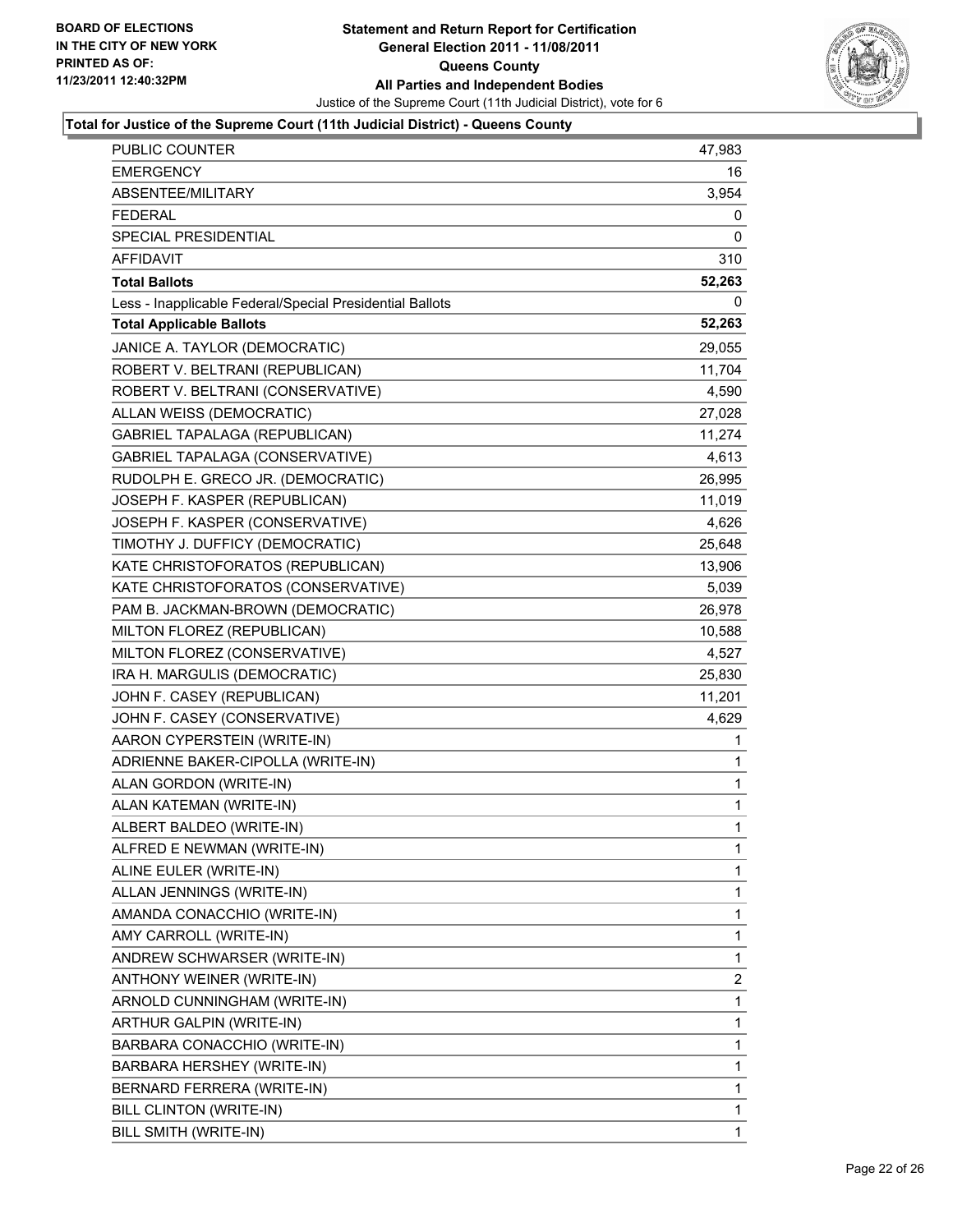

| <b>BOB WEIR (WRITE-IN)</b>          | 1              |
|-------------------------------------|----------------|
| BRET FERTY (WRITE-IN)               | 1              |
| <b>BRUCE CAMPBELL (WRITE-IN)</b>    | 1              |
| <b>BRUIE KROMER (WRITE-IN)</b>      | 1              |
| CARMINE CIPOLLA (WRITE-IN)          | 2              |
| CHEREE BUGGS (WRITE-IN)             | 2              |
| CHRISTINA SCHERER (WRITE-IN)        | 1              |
| DANIEL F MCGRATH (WRITE-IN)         | 1              |
| DANNY WOOD (WRITE-IN)               | 1              |
| DARMIN BACHU (WRITE-IN)             | 1              |
| DAVID CHIANG (WRITE-IN)             | 1              |
| DAVID KAYODE (WRITE-IN)             | 1              |
| DAVID WEPRIN (WRITE-IN)             | 1              |
| DEAN MARSON (WRITE-IN)              | 1              |
| DEBORAH AXT (WRITE-IN)              | 1              |
| DICK HERTZ (WRITE-IN)               | 1              |
| DONALD DUCK (WRITE-IN)              | 3              |
| DONNIE WAHLBERG (WRITE-IN)          | 1              |
| DOROTHY WILLIAMS-PEREIRA (WRITE-IN) | 2              |
| DOUGLAS PRESCOTT (WRITE-IN)         | 1              |
| DR. MEVIN BREITE (WRITE-IN)         | 2              |
| ED FERTY (WRITE-IN)                 | 1              |
| ED ROSENTHAL (WRITE-IN)             | 1              |
| ELLIOT SPITZER (WRITE-IN)           | 1              |
| ERIC CARTMAN (WRITE-IN)             | 1              |
| EUSTACE FARGO (WRITE-IN)            | 1              |
| EVERLY BROWN (WRITE-IN)             | 17             |
| EZRA DYCKMAN (WRITE-IN)             | 1              |
| FRANCIS KILKELLY (WRITE-IN)         | 1              |
| FRANCISCO LUIS GASAY (WRITE-IN)     | 1              |
| <b>GEORGE BRADLEY (WRITE-IN)</b>    | 1              |
| GILBERT BADILLO (WRITE-IN)          | 1              |
| <b>GLENDA CALLENDER (WRITE-IN)</b>  | 1              |
| <b>GREEN PARTY (WRITE-IN)</b>       | 1              |
| <b>GREGORY BRESHIEN (WRITE-IN)</b>  | 1              |
| <b>GREGORY LACHAGA (WRITE-IN)</b>   | 1              |
| HENRY EULER (WRITE-IN)              | 1              |
| HENRY LAGOS (WRITE-IN)              | 1              |
| HERMAN CAIN (WRITE-IN)              | $\overline{2}$ |
| HILDA MCGRUDER (WRITE-IN)           | 1              |
| HONG LU (WRITE-IN)                  | 1              |
| JACK TUFANO (WRITE-IN)              | 1              |
| JAMES SANDERS JR (WRITE-IN)         | 1              |
| JERRY GARCIA (WRITE-IN)             | 1              |
| JERRY IANNECE (WRITE-IN)            | 1              |
| JESSIE R WOOTIN (WRITE-IN)          | 1              |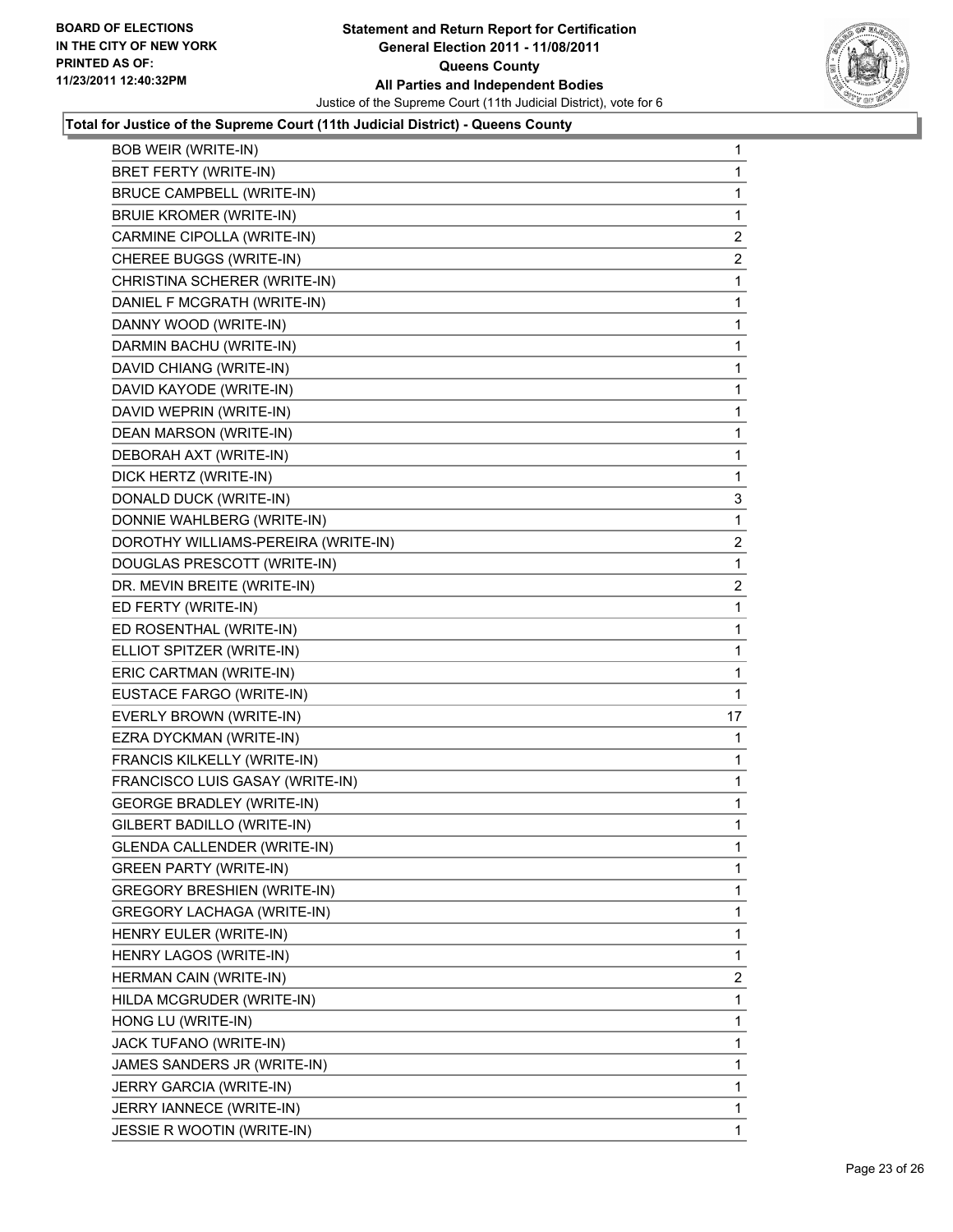

| JOEY MCINTYRE (WRITE-IN)      | $\mathbf{1}$   |
|-------------------------------|----------------|
| JOHN A SCARPA JR (WRITE-IN)   | 1              |
| JOHN BOLTON (WRITE-IN)        | 1              |
| JOHN BOUGIAMAS (WRITE-IN)     | 1              |
| JOHN CASEY (WRITE-IN)         | 1              |
| JOHN HUNTSMAN (WRITE-IN)      | 1              |
| JOHN M CASTELLANO (WRITE-IN)  | 1              |
| JOHN NAPOLITANO (WRITE-IN)    | 1              |
| JOHN SAMUELS (WRITE-IN)       | 1              |
| JOHN STRATOUDAKIS (WRITE-IN)  | 1              |
| JOHN W CRONIN (WRITE-IN)      | 1              |
| JONATHON KNIGHT (WRITE-IN)    | 1              |
| JORDAN KNIGHT (WRITE-IN)      | 1              |
| JOSE PERALTA (WRITE-IN)       | 1              |
| JOSEPH A GROSSO (WRITE-IN)    | 1              |
| JOSEPH A SURACI (WRITE-IN)    | 1              |
| JOSEPH DREDD (WRITE-IN)       | 1              |
| JOSEPH ESPOSITO (WRITE-IN)    | $\overline{2}$ |
| JOSEPH VIRGONA (WRITE-IN)     | 1              |
| JOSHUA BARRO (WRITE-IN)       | 1              |
| JUDGE DREDD (WRITE-IN)        | 1              |
| JUDGE JOE BROWN (WRITE-IN)    | 1              |
| JUDGE JUDY (WRITE-IN)         | 1              |
| JUDY JANUS (WRITE-IN)         | 1              |
| KARL MARY (WRITE-IN)          | 1              |
| KEN KUSHNER (WRITE-IN)        | 1              |
| KENNETH STEIN (WRITE-IN)      | 1              |
| KEVIN AITA (WRITE-IN)         | 1              |
| LARRY LICK (WRITE-IN)         | 1              |
| LARRY MACK (WRITE-IN)         | 1              |
| LEAH SHEDLO (WRITE-IN)        | 1              |
| LELAND FAGAN (WRITE-IN)       | 1              |
| LILY BENESTATE (WRITE-IN)     | 1              |
| LIZ PEDOTA (WRITE-IN)         | $\mathbf{1}$   |
| LUKE ADAMS (WRITE-IN)         | 1              |
| M HERBERT DANZGER (WRITE-IN)  | 1              |
| MARIA STRATOUDAKIS (WRITE-IN) | 1              |
| MARK GUTMAN (WRITE-IN)        | 1              |
| MARTIN GOLDMAN (WRITE-IN)     | 1              |
| MAX STEIN (WRITE-IN)          | 1              |
| MICHAEL LUNAR (WRITE-IN)      | 1              |
| MICHAEL P O'KAM (WRITE-IN)    | 1              |
| MICHELLE BACHMAN (WRITE-IN)   | 1              |
| MICKEY GOLDSTEIN (WRITE-IN)   | $\mathbf{1}$   |
| MICKEY MOUSE (WRITE-IN)       | 11             |
| MITT ROMNEY (WRITE-IN)        | 1              |
|                               |                |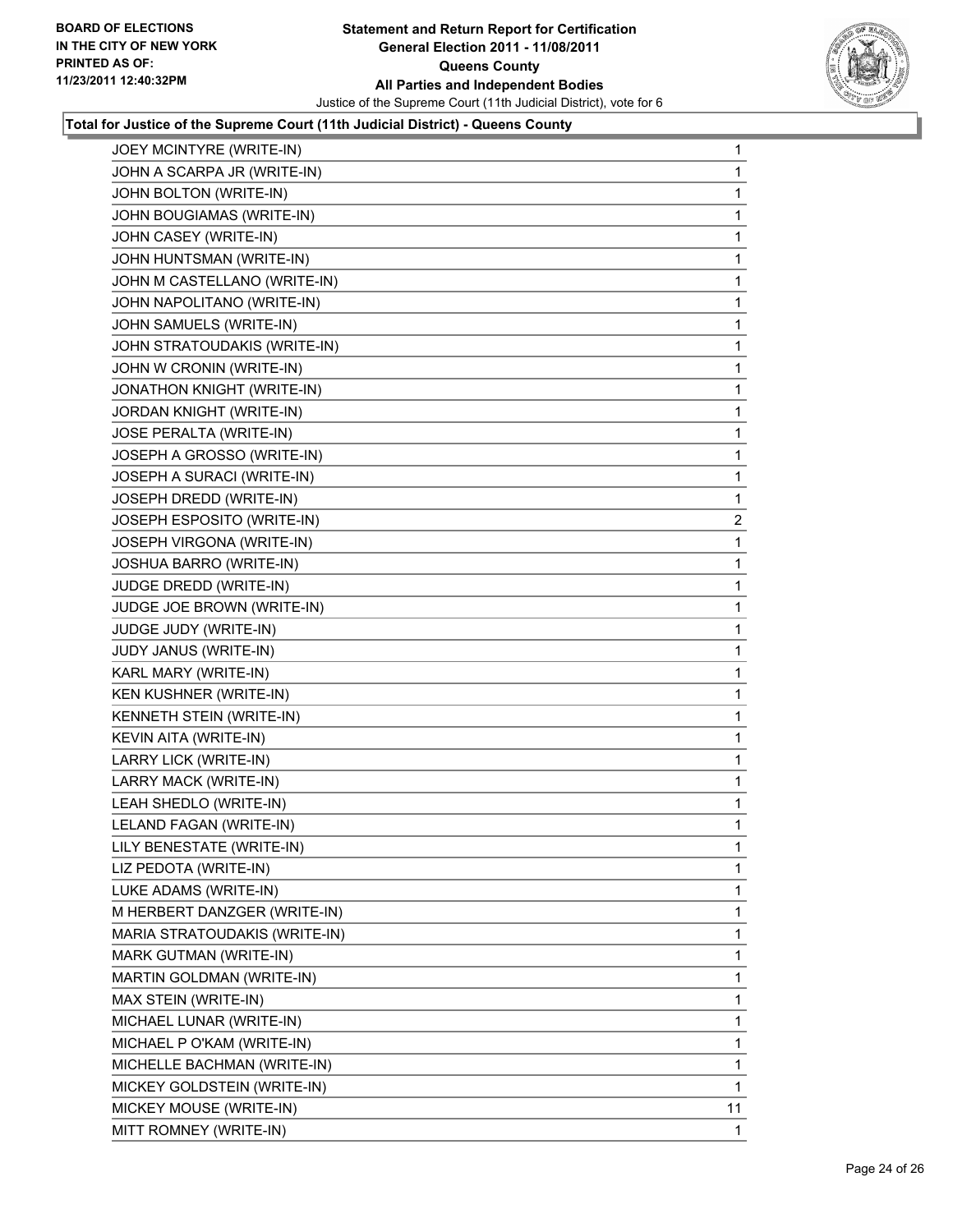

| NEWT GINGRICH (WRITE-IN)      | 1              |
|-------------------------------|----------------|
| NINA MIONE (WRITE-IN)         | 1              |
| NO FIRST/LAST NAME (WRITE-IN) | 17             |
| NO NAME (WRITE-IN)            | 52             |
| NO ONE (WRITE-IN)             | 6              |
| OSCAR HORNE JR (WRITE-IN)     | 1              |
| OSKAR STEIN (WRITE-IN)        | 1              |
| PAM B JACKMAN (WRITE-IN)      | 1              |
| PAM JACKSON (WRITE-IN)        | 1              |
| PEANUT STEIN (WRITE-IN)       | 1              |
| PETER C LOMTEVAS (WRITE-IN)   | $\overline{a}$ |
| PETER FLANE (WRITE-IN)        | 1              |
| PETER LANE (WRITE-IN)         | 1              |
| PETER NAPOLITANO (WRITE-IN)   | 1              |
| PETER PADAVANO (WRITE-IN)     | 1              |
| PETER STRATOUDAKIS (WRITE-IN) | 1              |
| PETER VALLONE (WRITE-IN)      | 1              |
| PHIL LESH (WRITE-IN)          | 1              |
| RALPH NADER (WRITE-IN)        | 1              |
| RAY DILUGLIO (WRITE-IN)       | 1              |
| RAY KELLY (WRITE-IN)          | 1              |
| RAYMOND C CARLSON (WRITE-IN)  | 1              |
| REGINA PETERS-KISS (WRITE-IN) | 1              |
| RICHARD BROWN (WRITE-IN)      | $\overline{2}$ |
| RICK PERRY (WRITE-IN)         | 1              |
| RICO DREDD (WRITE-IN)         | 1              |
| ROBERT BELTRAM (WRITE-IN)     | 1              |
| ROBERT BORK (WRITE-IN)        | 1              |
| ROCKY RACCOON (WRITE-IN)      | 1              |
| RON PAUL (WRITE-IN)           | 1              |
| RUDOLF E GRECO JR (WRITE-IN)  | 1              |
| RUDOLF GIULIANI (WRITE-IN)    | 1              |
| RUDOLPH E GEORGE (WRITE-IN)   | 1              |
| SAMUEL D SWARTZ (WRITE-IN)    | 1              |
| SAMUEL JACKSON (WRITE-IN)     | 1              |
| SCOTT BATTAGLIS (WRITE-IN)    | 1              |
| SCOTT MAXWELL (WRITE-IN)      | 1              |
| SIMON Q MACVICAR (WRITE-IN)   | 1              |
| SOLAGE SOUNCITMAN (WRITE-IN)  | 1              |
| STACY KROUN (WRITE-IN)        | 1              |
| STEVE WEINER (WRITE-IN)       | 1              |
| STEVEN BEHAR (WRITE-IN)       | 1              |
| STEVEN BRYLSKI (WRITE-IN)     | 1              |
| SUZANNE D O'HARA (WRITE-IN)   | 1              |
| THEODORE KASAPIS (WRITE-IN)   | 1              |
| THOMAS COOKE (WRITE-IN)       | 1              |